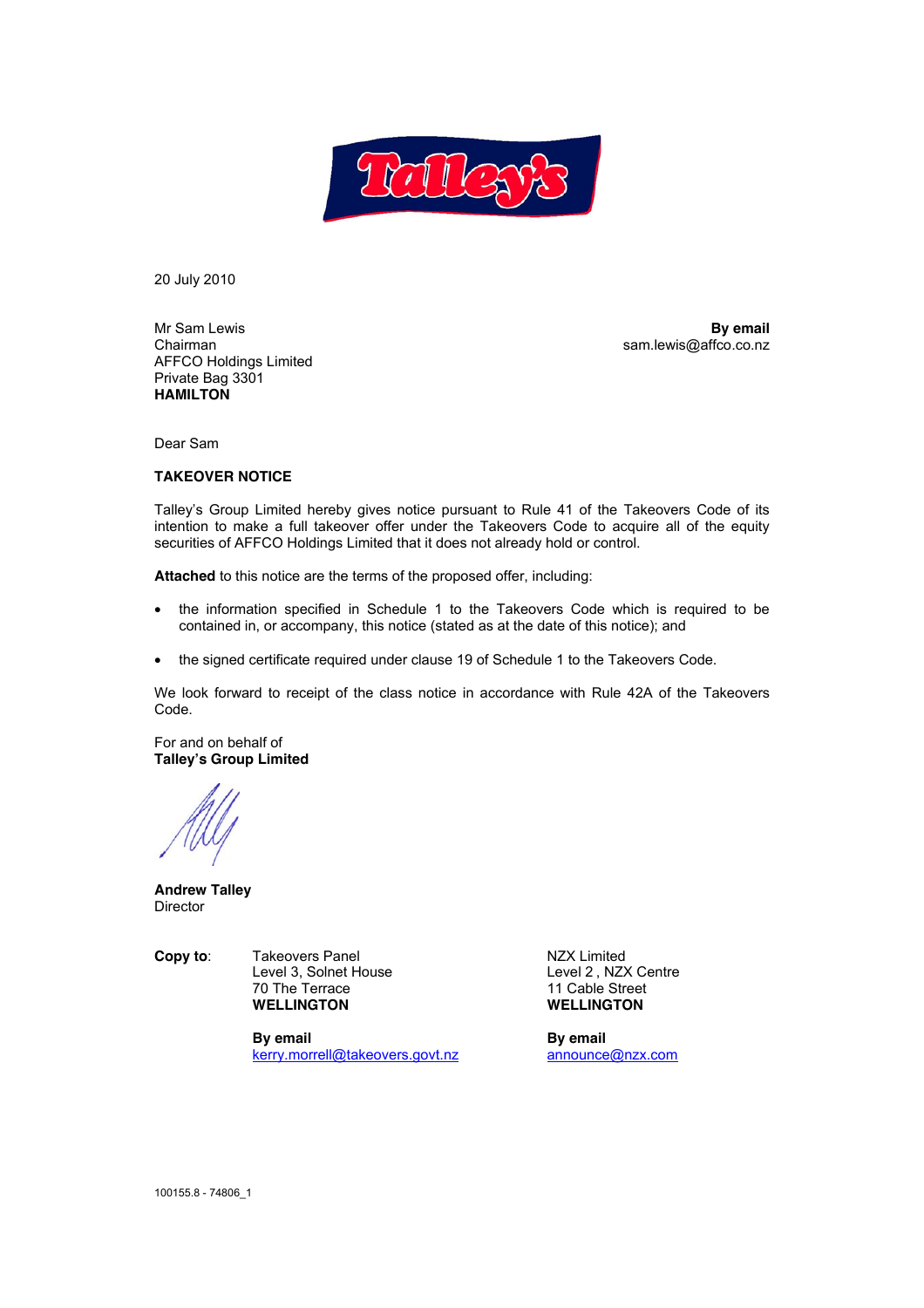# **TALLEY'S GROUP LIMITED**

# **FULL CASH OFFER FOR AFFCO HOLDINGS LIMITED**

# **37 CENTS PER SHARE**

## **IMPORTANT**

If you are in doubt as to any aspect of this offer, you should consult your financial or legal adviser.

If you have sold all your shares in AFFCO Holdings Limited to which this offer applies, you should immediately hand this offer document and the accompanying acceptance form to the purchaser or the agent (e.g. the broker) through whom the sale was made, to be passed to the purchaser.

AFFCO Holdings Limited's target company statement, together with an independent adviser's report on the merits of this offer either accompanies this offer or will be sent to you within 14 days and should be read in conjunction with this offer.

**THIS IS AN IMPORTANT DOCUMENT AND REQUIRES YOUR URGENT ATTENTION**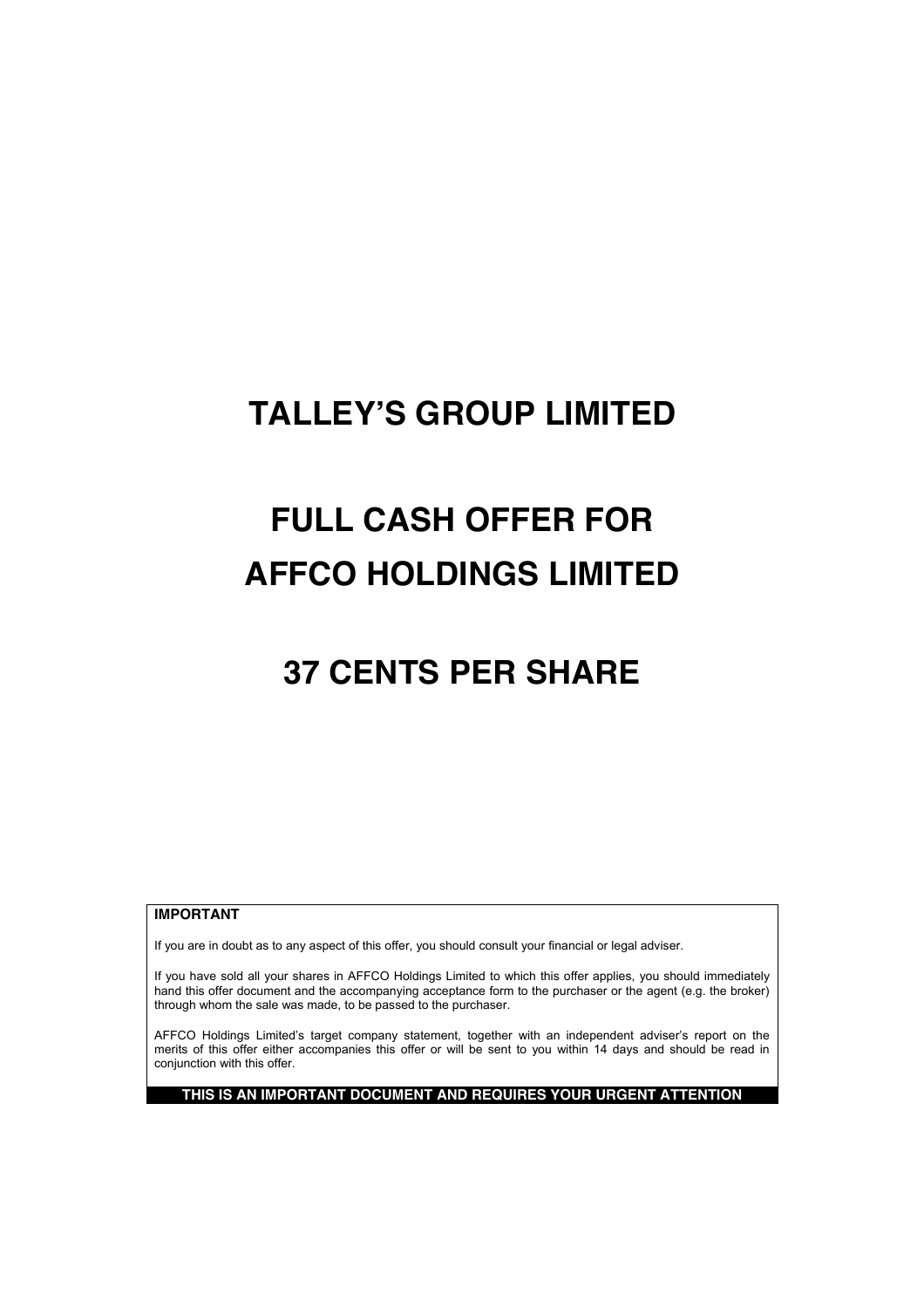# **SUMMARY OF THIS OFFER**

Talley's Group Limited ("**Talley's**", "**we**" or "**us**") is offering to acquire all your ordinary shares in AFFCO Holdings Limited ("**AFFCO**"). The key terms of our offer are:

| Offer price for<br><b>AFFCO shares</b> | 37 cents per share in cash.                                                                                                                                                                                                                                     |
|----------------------------------------|-----------------------------------------------------------------------------------------------------------------------------------------------------------------------------------------------------------------------------------------------------------------|
| <b>Payment Date</b>                    | If you accept this offer you will be paid no later than<br>seven days after the later of:<br>the date on which your acceptance is received by<br>us; or<br>the date on which our offer becomes unconditional;<br><b>or</b><br>[insert first closing date] 2010. |
| <b>Brokerage Costs</b>                 | You will not pay any brokerage costs if you accept our<br>offer.                                                                                                                                                                                                |
| <b>Conditions</b>                      | This offer is conditional.<br>The main conditions are that:<br>there is no material adverse change at AFFCO;<br>and<br>• AFFCO's business must continue to be carried on<br>in the ordinary course.                                                             |
|                                        | Importantly, the offer is not conditional on a minimum<br>level of acceptances.                                                                                                                                                                                 |
| <b>Closing Date</b>                    | This offer closes on $\begin{bmatrix} 1 \\ 2 \end{bmatrix}$ 2010, unless extended in<br>accordance with the Takeovers Code.                                                                                                                                     |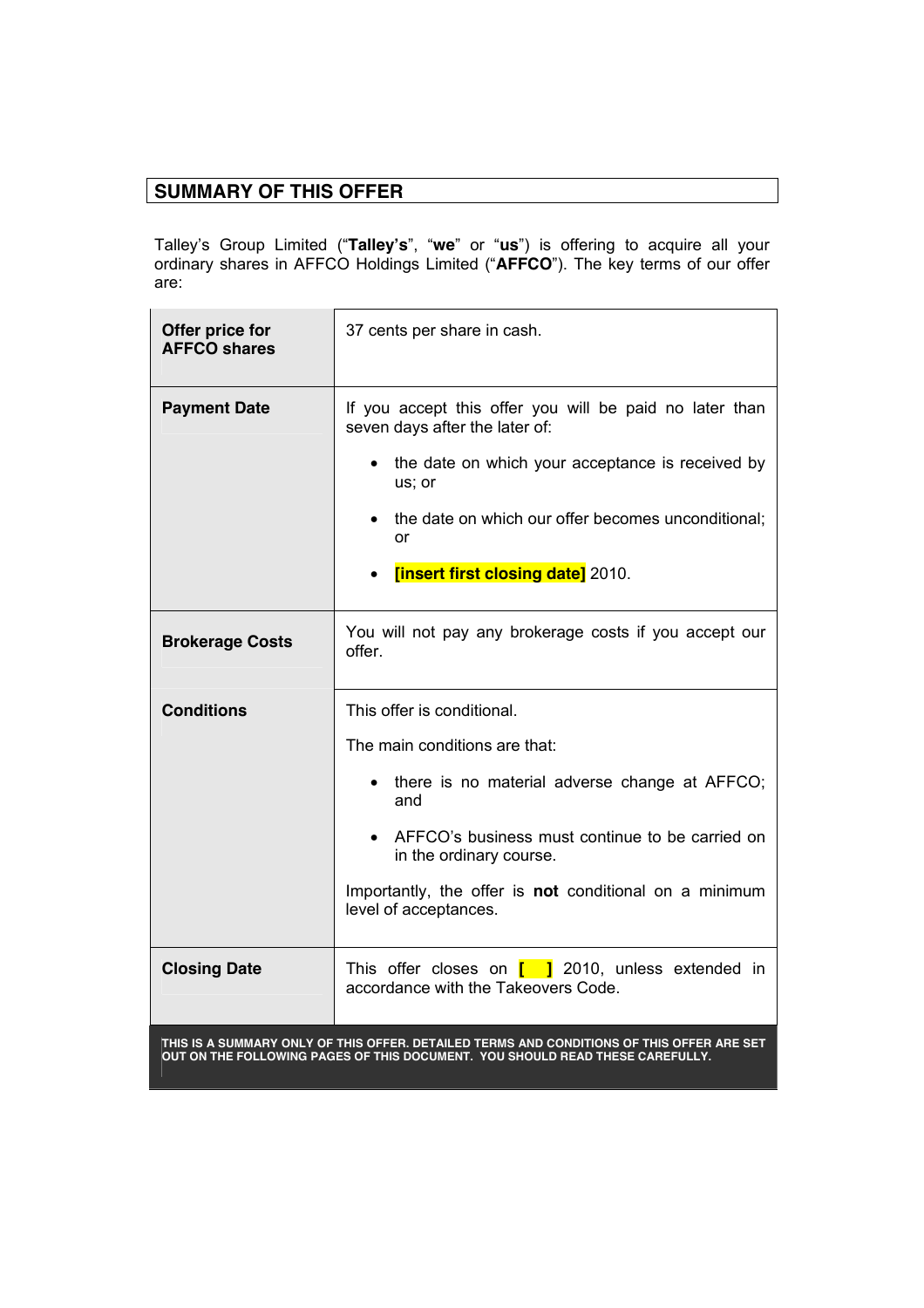# **IMPORTANT CONTACTS**

This is an important document and requires your urgent attention.

If you have any questions about this offer you should contact the share registrar for the offer:

**Computershare Investor Services Limited** Level 2 159 Hurstmere Road Takapuna Private Bag 92119 Auckland, New Zealand

Telephone: +64 9 488 8777 Facsimile: +64 9 488 8787

Alternatively, you may also contact your financial or legal adviser.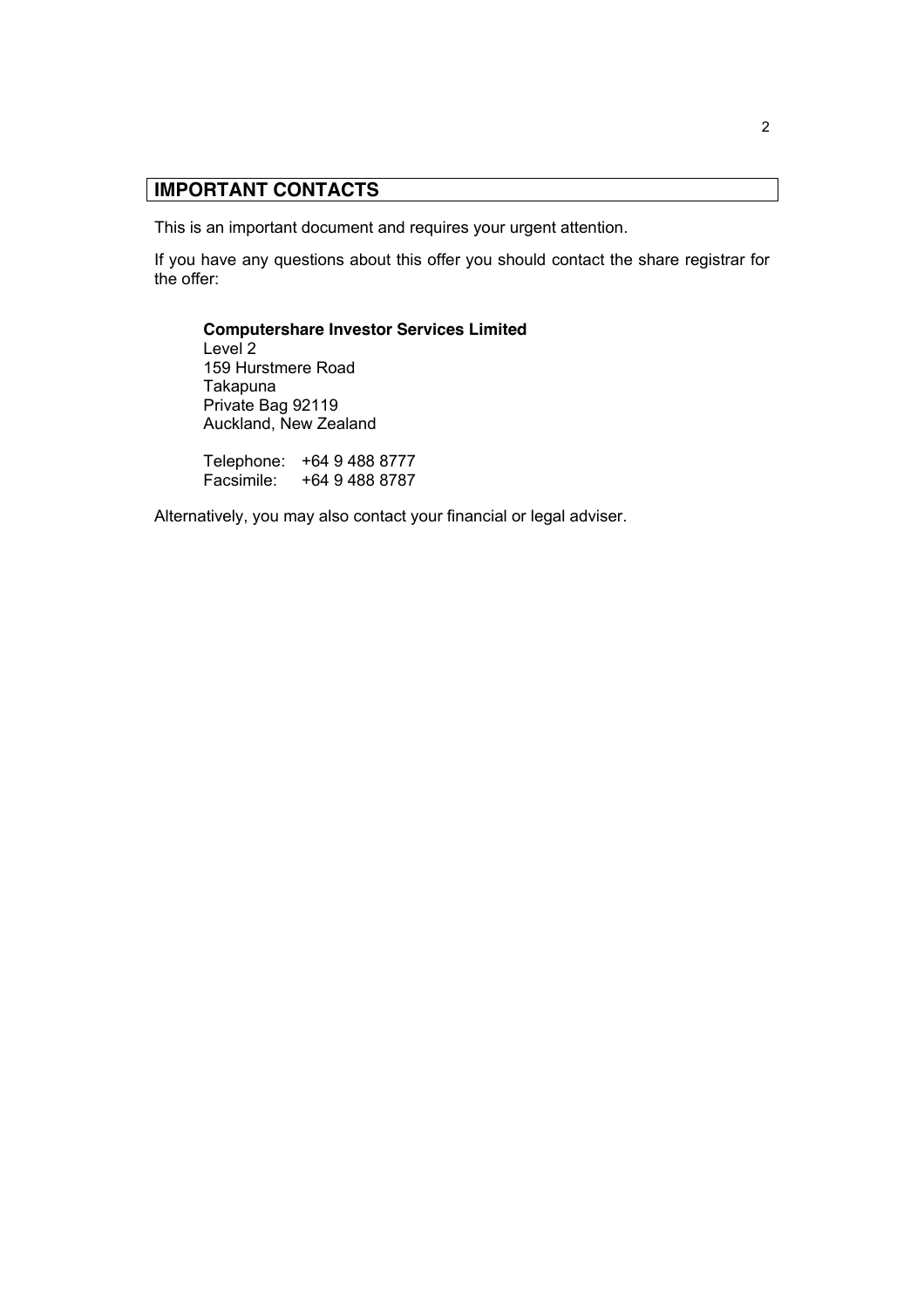| <b>HOW TO ACCEPT THIS OFFER</b>                                        |                                                                                                                                                                                                     |  |  |  |
|------------------------------------------------------------------------|-----------------------------------------------------------------------------------------------------------------------------------------------------------------------------------------------------|--|--|--|
|                                                                        |                                                                                                                                                                                                     |  |  |  |
| <b>Closing Date</b>                                                    | This offer closes on $\begin{bmatrix} 1 & 2010 \\ 0 & 101 \end{bmatrix}$ (unless extended in accordance with<br>the Takeovers Code).                                                                |  |  |  |
|                                                                        | If you wish to <b>ACCEPT</b> this offer, you must ensure that your<br>acceptance is sent AS SOON AS POSSIBLE, but in any event so<br>that it is received by Talley's on or before the closing date. |  |  |  |
| <b>How to ACCEPT</b>                                                   | Complete the enclosed Acceptance and Transfer Form in<br>accordance with the instructions set out on that form.                                                                                     |  |  |  |
|                                                                        | Fax, hand deliver or post the form to:                                                                                                                                                              |  |  |  |
|                                                                        | <b>Talley's Group Limited</b><br>c/- Computershare Investor Services Limited<br>Level 2, 159 Hurstmere Road<br>Takapuna                                                                             |  |  |  |
|                                                                        | Private Bag 92119<br>Auckland, New Zealand                                                                                                                                                          |  |  |  |
|                                                                        | Telephone:<br>+64 9 488 8777<br>Facsimile:<br>+64 9 488 8787                                                                                                                                        |  |  |  |
|                                                                        | A reply-paid envelope is enclosed.                                                                                                                                                                  |  |  |  |
| If you have sold all your<br><b>AFFCO shares</b>                       | Please hand or send this offer document and all enclosures<br>(including the Acceptance and Transfer Form) immediately to:                                                                          |  |  |  |
|                                                                        | the purchaser or purchasers of your shares; or                                                                                                                                                      |  |  |  |
|                                                                        | the broker through whom you made the sale requesting that this<br>$\bullet$<br>offer document and all enclosures be forwarded to the new<br>AFFCO shareholder.                                      |  |  |  |
| If you have lost your<br><b>Acceptance and</b><br><b>Transfer Form</b> | Please contact Computershare Investor Services Limited on 09 488<br>8777. Computershare Investor Services Limited will provide you<br>with a new Acceptance and Transfer Form.                      |  |  |  |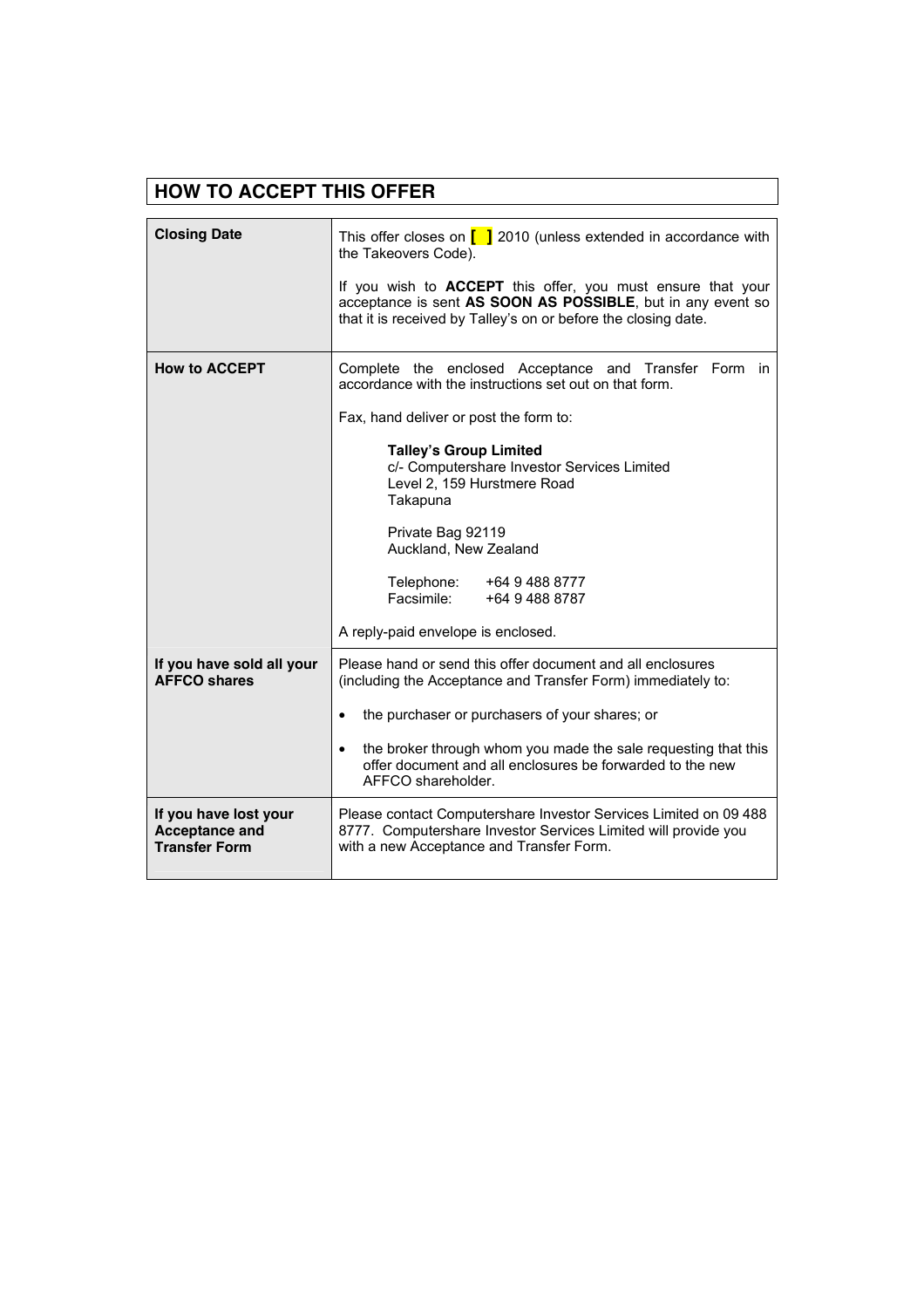## **TERMS AND CONDITIONS OF FULL TAKEOVER OFFER FOR AFFCO HOLDINGS LIMITED ORDINARY SHARES**

Talley's Group Limited ("**Talley's**") offers to purchase, on the terms and conditions set out in this Offer Document, all of AFFCO Holdings Limited's ("**AFFCO**") fully-paid ordinary shares that Talley's does not own ("**AFFCO Shares**") as at the date of this Offer Document ("**Offer**").

### **1. THIS OFFER**

- 1.1 Talley's offers to acquire the AFFCO Shares, including all rights, benefits, and entitlements attached thereto on, after, or by reference to, 11 June 2010 ("**Effective Date**").
- 1.2 This Offer will remain open for acceptance until **[ ]** 2010 or such later date (if any) as Talley's may determine to extend it in accordance with the Takeovers Code ("**Closing Date**").
- 1.3 This Offer is dated **[ ]** 2010.

#### **2. PRICE**

- 2.1 The price offered by Talley's for each AFFCO Share is **37 cents** in cash, subject to any adjustment in accordance with paragraph 5.1 or paragraph 5.4 below.
- 2.2 If this Offer becomes unconditional, Talley's will pay the price set out in paragraph 2.1 above to each AFFCO Shareholder who accepts this Offer (each, an "**Accepting AFFCO Shareholder**") no later than seven days after the later of:
	- (a) the date on which that Accepting AFFCO Shareholder's acceptance is received by Talley's; or
	- (b) the date on which this Offer becomes unconditional; or
	- (c) **[insert first closing date specified under paragraph 1.2]** 2010.
- 2.3 The price payable to each Accepting AFFCO Shareholder will be paid by cheque sent by ordinary mail or paid in cleared funds by electronic transfer (at the election of the Accepting AFFCO Shareholder). Accepting AFFCO Shareholders who elect to receive payment by electronic transfer may be charged fees by their bank or financial institution.
- 2.4 If the price payable to an Accepting AFFCO Shareholder is not sent to that Accepting AFFCO Shareholder within the period specified in paragraph 2.2, that Accepting AFFCO Shareholder may withdraw their acceptance of this Offer by notice in writing to Talley's, but only:
	- (a) after the expiration of seven days' written notice to Talley's of that Accepting AFFCO Shareholder's intention to do so; and
	- (b) if that Accepting AFFCO Shareholder does not receive the price to which they are entitled during the seven day period referred to in paragraph 2.4(a).

### **3. TERMS OF THE OFFER**

#### **Terms and key dates**

3.1 Unless this Offer is withdrawn in its entirety with the consent of the Takeovers Panel in accordance with the Takeovers Code and every person is released from every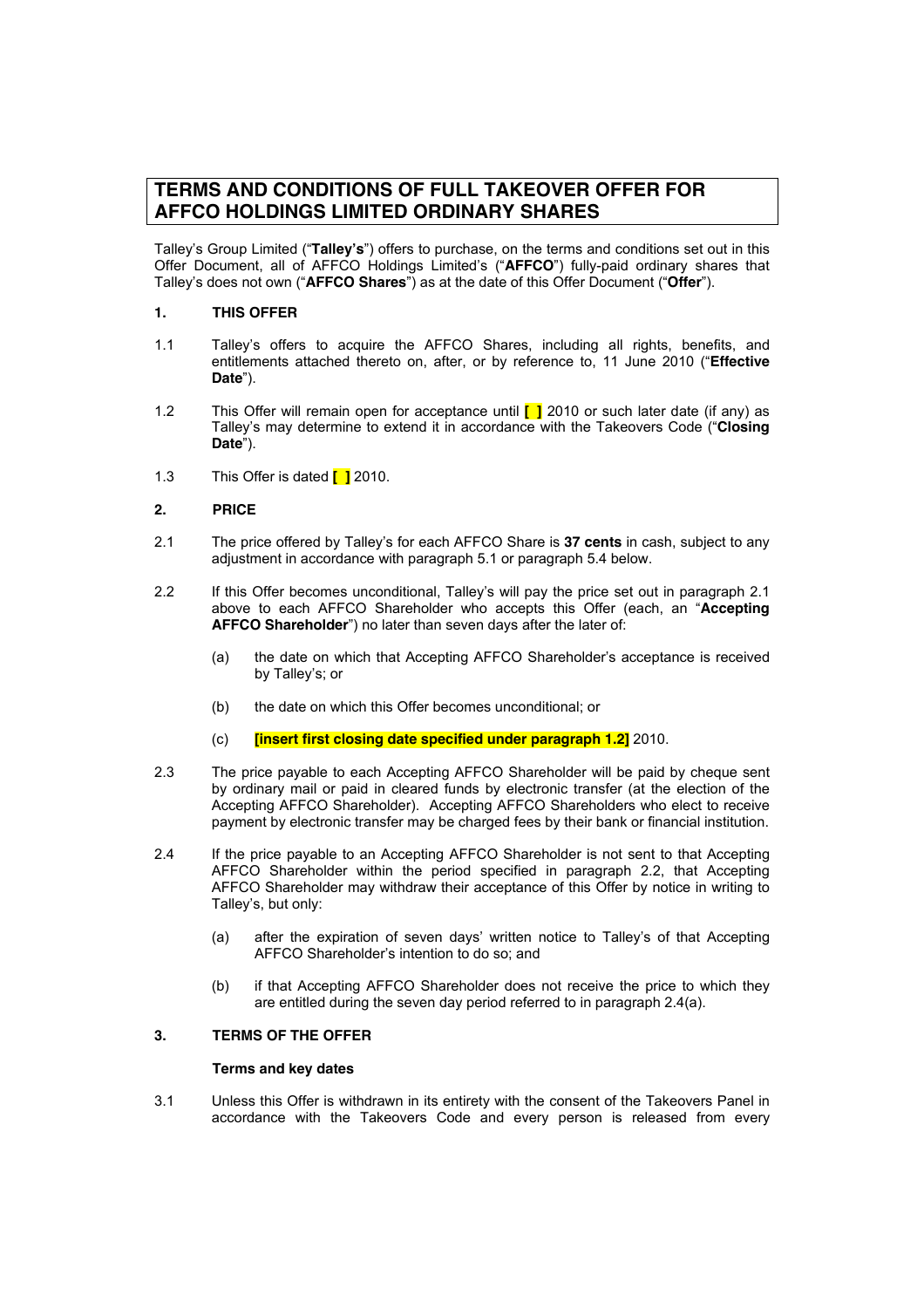obligation incurred under the terms of this Offer, or unless this Offer lapses in accordance with its terms, this Offer remains open for acceptance until and including the Closing Date.

- 3.2 Under the Takeovers Code, the latest date on which Talley's can declare this Offer unconditional is 14 days after the Closing Date (excluding, for the purposes of this paragraph 3.2, any extension of this Offer under Rule 24B of the Code). Consequently:
	- (a) lf this Offer is not extended and the Offer period ends on **[ ]** 2010, then the latest date under the Takeovers Code by which Talley's can declare this Offer unconditional is **[ ]** 2010.
	- (b) If this Offer is extended, the latest date by which Talley's can declare this Offer unconditional is the date that is 14 days after the end of the Offer period as extended (excluding any extension of this Offer under Rule 24B of the Code). If the Offer period is extended, Talley's will specify in the variation notice the new date by which it must declare this Offer unconditional.
- 3.3 If this Offer is not declared unconditional, or if the conditions to it are not waived by Talley's (to the extent waivable), by the latest date contemplated by paragraph 3.2, this Offer will lapse and Talley's and every Accepting AFFCO Shareholder will be released from their obligations under this Offer (and the contract arising from their acceptance of it).
- 3.4 This Offer is open for acceptance by any person who holds AFFCO Shares, whether acquired before, on or after the date of this Offer, upon production of satisfactory evidence of such person's entitlement to those AFFCO Shares. A holder of AFFCO Shares may accept this Offer in respect of all or any of their AFFCO Shares. Each acceptance must be free of all conditions of acceptance of any nature whatsoever.

#### **Transfer of title to AFFCO Shares**

3.5 Legal and beneficial title to all AFFCO Shares in respect of which an Accepting AFFCO Shareholder has accepted the Offer will pass to Talley's free of all liens, charges, mortgages, encumbrances and other adverse interests or claims of any nature whatsoever, but together with all rights, benefits and entitlements attaching to them, including, without limitation, the right to all dividends, bonuses and other payments and distributions of any nature attaching to such AFFCO Shares arising on, after, or by reference to, the Effective Date, contemporaneously with the price being sent to the Accepting AFFCO Shareholder pursuant to paragraph 2 of this Offer.

#### **Accepting AFFCO Shareholder warranties**

- 3.6 By accepting this Offer, each Accepting AFFCO Shareholder represents and warrants to Talley's that:
	- (a) it is the sole legal and beneficial owner of the AFFCO Shares in respect of which it has accepted this Offer, or is the legal owner and has the necessary power, capacity and authority to accept this Offer in respect of such AFFCO Shares;
	- (b) it has full power, capacity and authority to sell and transfer all AFFCO Shares for which the Accepting AFFCO Shareholder has accepted the Offer; and
	- (c) legal and beneficial title to all AFFCO Shares for which the Accepting AFFCO Shareholder has accepted the Offer will pass to Talley's in accordance with paragraph 3.5.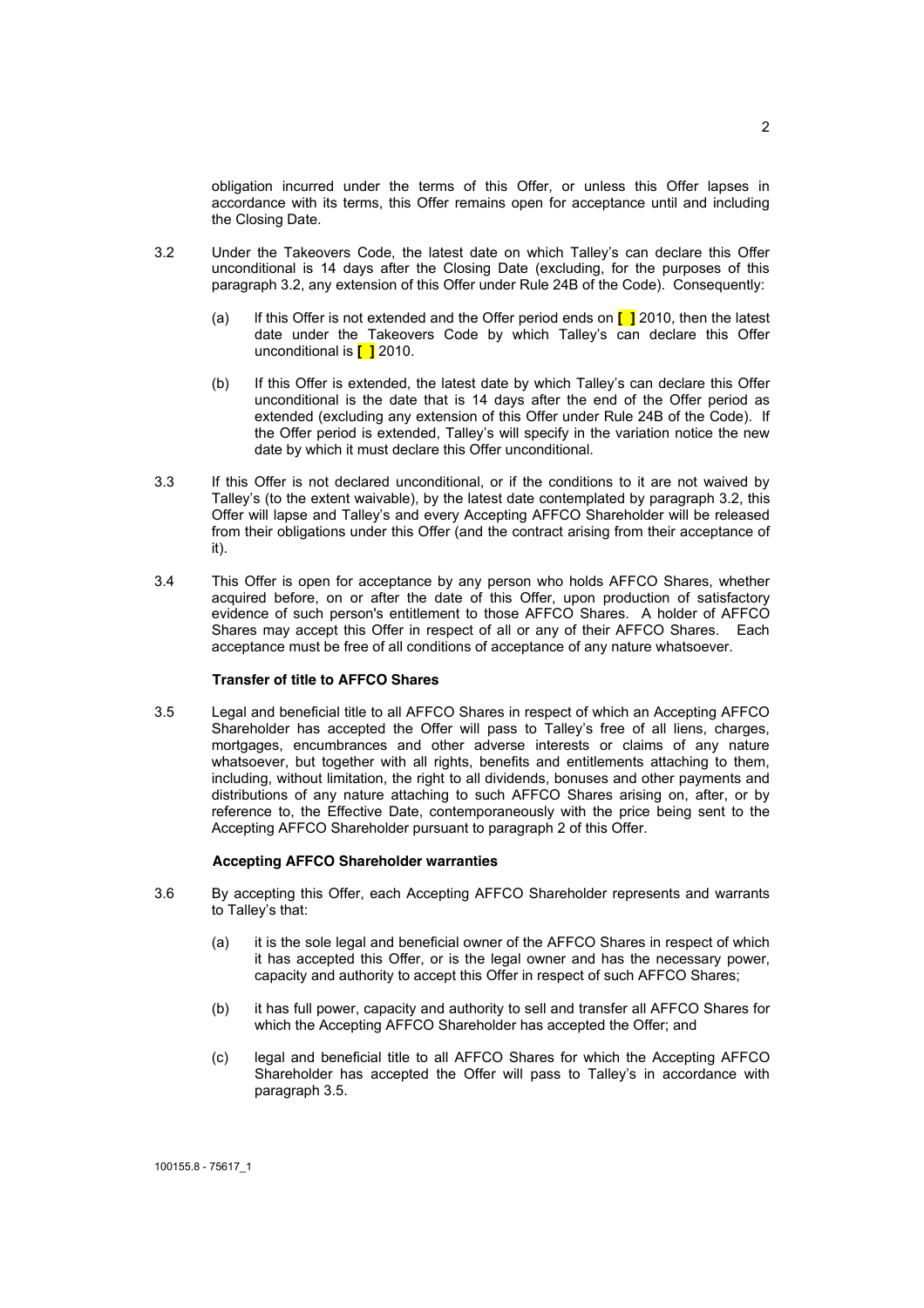#### **Accepting AFFCO Shareholder covenants**

- 3.7 Each Accepting AFFCO Shareholder:
	- (a) will not, and will not attempt to, directly or indirectly, sell, transfer, or dispose of (or agree to do any of those things), any or all of the AFFCO Shares in respect of which the Accepting AFFCO Shareholder has accepted this Offer (other than for acceptance of this Offer itself);
	- (b) irrevocably authorises Talley's to instruct AFFCO and its share registrar to refuse, during the Offer period, to register any transfer of any or all of the AFFCO Shares in respect of which the Accepting AFFCO Shareholder has accepted this Offer, except for transfers to Talley's pursuant to this Offer; and
	- (c) will pay to Talley's on demand, any cost or expense incurred, or loss or damage suffered, by Talley's in connection with, or as a result of, that Accepting AFFCO Shareholder's failure to comply with paragraph (a).

#### **4. CONDITIONS OF THIS OFFER**

- 4.1 This Offer, and each contract arising from acceptance of it, are subject to the conditions that, except as otherwise agreed in writing by Talley's, during the period from the Effective Date until the latest date on which Talley's can declare this Offer unconditional (as contemplated by paragraph 3.2):
	- (a) no dividends, bonuses or other payments or distributions (including, without limitation, any share buybacks) of any nature have been or will be declared, paid, or made, upon or in respect of, any of the AFFCO Shares;
	- (b) no further shares, convertible securities, other securities of any nature (including options, rights or interests in any ordinary shares) of AFFCO and any of its subsidiaries (together the "**AFFCO Group**"), have been or will be by any member of the AFFCO Group issued, agreed to be issued or made the subject of any option or right to subscribe;
	- (c) there has not been and will be no alteration of the rights, benefits, entitlements and restrictions attaching to any of the AFFCO Shares or other securities (if any) of any member of the AFFCO Group;
	- (d) no action, claim, litigation, prosecution, regulatory investigation, regulatory action of any nature or other form of proceedings that, as at the Effective Date, were not publicly notified are publicly notified, commenced or taken:
		- (i) against, or by, any member of the AFFCO Group and that are material to the AFFCO Group, taken as a whole;
		- (ii) against or in respect of Talley's in connection with the Offer;
	- (e) there not having occurred any event, change, circumstance, or condition that has had, or could reasonably be expected to have, a material adverse effect on the business, financial or trading position, assets or liabilities, profitability or prospects of the AFFCO Group, taken as a whole (including without limitation any natural disaster, accident, change of law, regulation, announcement of change in governmental or regulatory policy or act of terrorism);
	- (f) there is no person exercising or purporting to exercise or stating an intention to exercise any rights or failing to give any required waiver or consent under any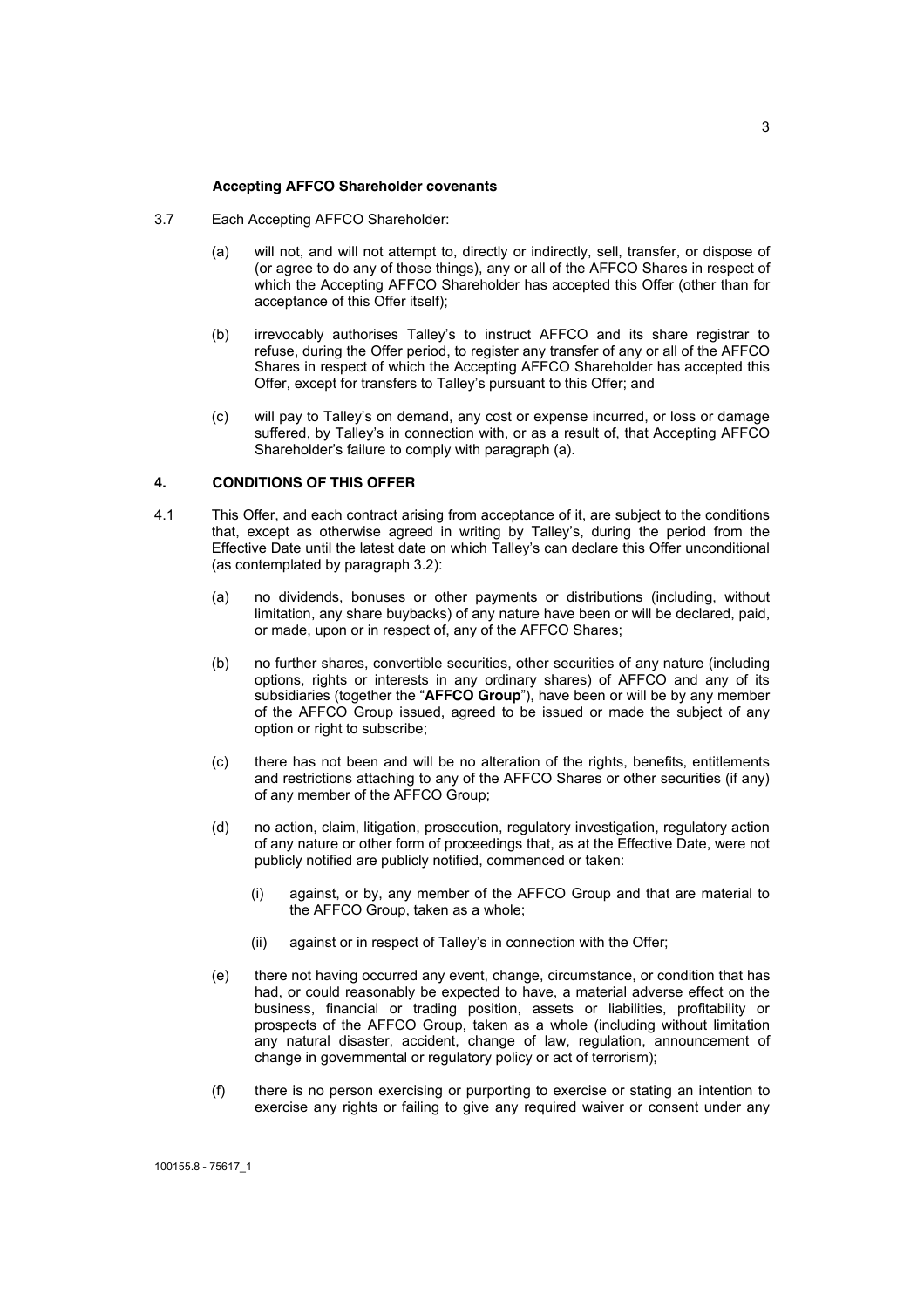provision of any agreement or other instrument to which any member of the AFFCO Group is a party, or by or to which any member of the AFFCO Group or any of their assets may be bound or be subject, which results, or could result, to an extent which is material in the context of the AFFCO Group taken as a whole, in:

- (i) any moneys borrowed by any member of the AFFCO Group becoming repayable or being capable of being declared repayable immediately or earlier than the repayment date stated in such agreement or other instrument;
- (ii) any such agreement or other such instrument being terminated or modified or any action being taken or arising thereunder; or
- (iii) the interest of any member of the AFFCO Group in any firm, joint venture, trust, corporation, partnership, or other entity (or any arrangements relating to such interest) being terminated or modified;
- (g) there is no outbreak or reported potential outbreak of animal disease in New Zealand, of whatever nature, that threatens or is reasonably likely to threaten the export of red meat from New Zealand or causes or is reasonably likely to cause the AFFCO Group taken as a whole to materially reduce its export activities;
- (h) the businesses of the AFFCO Group are carried on in the normal and ordinary course, including without limitation:
	- (i) no unusual or abnormal payments, commitments or liabilities (including contingent liabilities) which are material or could be material to such companies are made or incurred (or agreed to be made or incurred) by any of those companies;
	- (ii) no member of the AFFCO Group disposes of, purchases, transfers, leases, charges, mortgages, grants a lien or other encumbrance over, grants an option or legal or equitable interest in respect of, or otherwise deals with any interest in a material asset, business, operation, real property or subsidiary (or agrees, including agreeing to materially vary any agreement, to do any of these things or makes an announcement in respect of any of them); and
	- (iii) no onerous, long term or material contracts, commitments or arrangements, or any major transactions (as defined in section 129(2) of the Companies Act 1993) are entered into, or materially varied, by any member of the AFFCO Group;
- (i) there is no alteration to the constitution of any member of the AFFCO Group or to any trust deed (or similar document) under which any securities have been, or may in the future be, issued by any member of the AFFCO Group;
- (j) no liquidator, receiver, receiver and manager, statutory manager, voluntary administrator, or similar official is appointed in respect of any member of the AFFCO Group or any or their respective assets;
- (k) no board resolution or shareholders' resolution of any member of the AFFCO Group is passed to do or authorise the doing of any act or matter referred to in any of paragraphs (h) to (j) (inclusive) above.
- 4.2 To the extent required by the Takeovers Code, where any condition requires a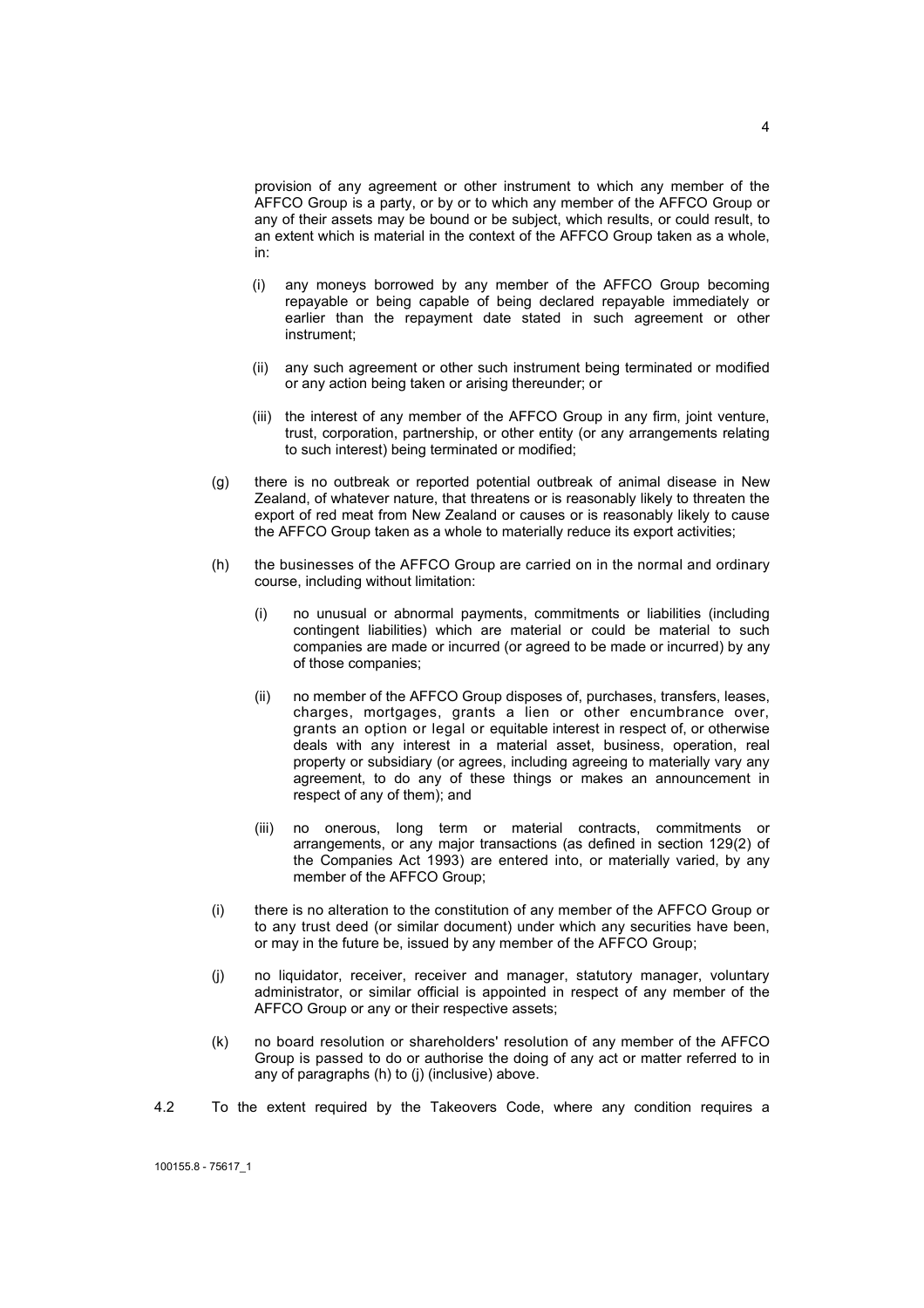determination as to whether a matter is or could reasonably be expected to be material or not, is adverse or not, is onerous or not, is long term or not, is normal or not, is in the ordinary course of business or not, is consistent with past practices or not, or is of a formal or technical (and not substantive) nature or not, before the condition may be invoked, such determination must be made by a suitably qualified expert nominated by Talley's who is independent of, and not an associate of, Talley's (in terms of the Takeovers Code).

- 4.3 The conditions in paragraph 4.1 are for the sole benefit of Talley's and, accordingly, each such condition may be waived by Talley's in its sole discretion.
- 4.4 Each condition set out in paragraph 4.1 is a separate condition subsequent, and acceptance of this Offer by each Accepting AFFCO Shareholder shall constitute a contract between that Accepting AFFCO Shareholder and Talley's subject to those conditions. The Offer will only proceed if all conditions in paragraph 4.1 are satisfied or waived (to the extent possible).

#### **5. CHANGE IN CIRCUMSTANCES**

- 5.1 If, on or after the Effective Date, AFFCO declares, makes, or pays any dividend or any distribution of any nature whatsoever and either the condition in paragraph 4.1(a) is waived by Talley's or this Offer is or becomes unconditional, then, at the election of Talley's (and subject to the terms of any such waiver), either:
	- (a) each Accepting AFFCO Shareholder will be bound to pay to Talley's on demand an amount equivalent to such dividend or the value of such other distribution (in each case inclusive of withholding taxes deducted, if applicable) that is received by, or is properly payable to, that Accepting AFFCO Shareholder and relates to AFFCO Shares in respect of which that Accepting AFFCO Shareholder has accepted this Offer; or
	- (b) the price which would otherwise have been paid to each Accepting AFFCO Shareholder for their AFFCO Shares shall be reduced by an amount equivalent to such dividend, payment or the value of such other distribution that is received by, or is properly payable to, that Accepting AFFCO Shareholder and relates to AFFCO Shares in respect of which that Accepting AFFCO Shareholder has accepted this Offer.
- 5.2 If, on or after the Effective Date, AFFCO authorises, declares, or makes any issue of shares, convertible securities or other securities of any nature (including options, rights or interests in its ordinary shares), by way of bonus issue and either the condition in paragraph 4.1(b) is waived by Talley's or this Offer is or becomes unconditional, then Accepting AFFCO Shareholders will, subject to the terms of any such waiver, be bound to transfer, in respect of those AFFCO Shares for which they have accepted this Offer, any such shares, convertible securities, other securities or options, rights and interests to Talley's, without any additional consideration.
- 5.3 If, on or after the Effective Date, AFFCO makes any issue of ordinary shares to any person other than by way of bonus issue and either:
	- (a) the condition in paragraph 4.1(b) (to the extent that it applies to the issue) is waived by Talley's; or
	- (b) this Offer is or becomes unconditional,

then this Offer will be deemed to be extended to and include such ordinary shares and the price payable for them will be as provided in paragraph 2.1.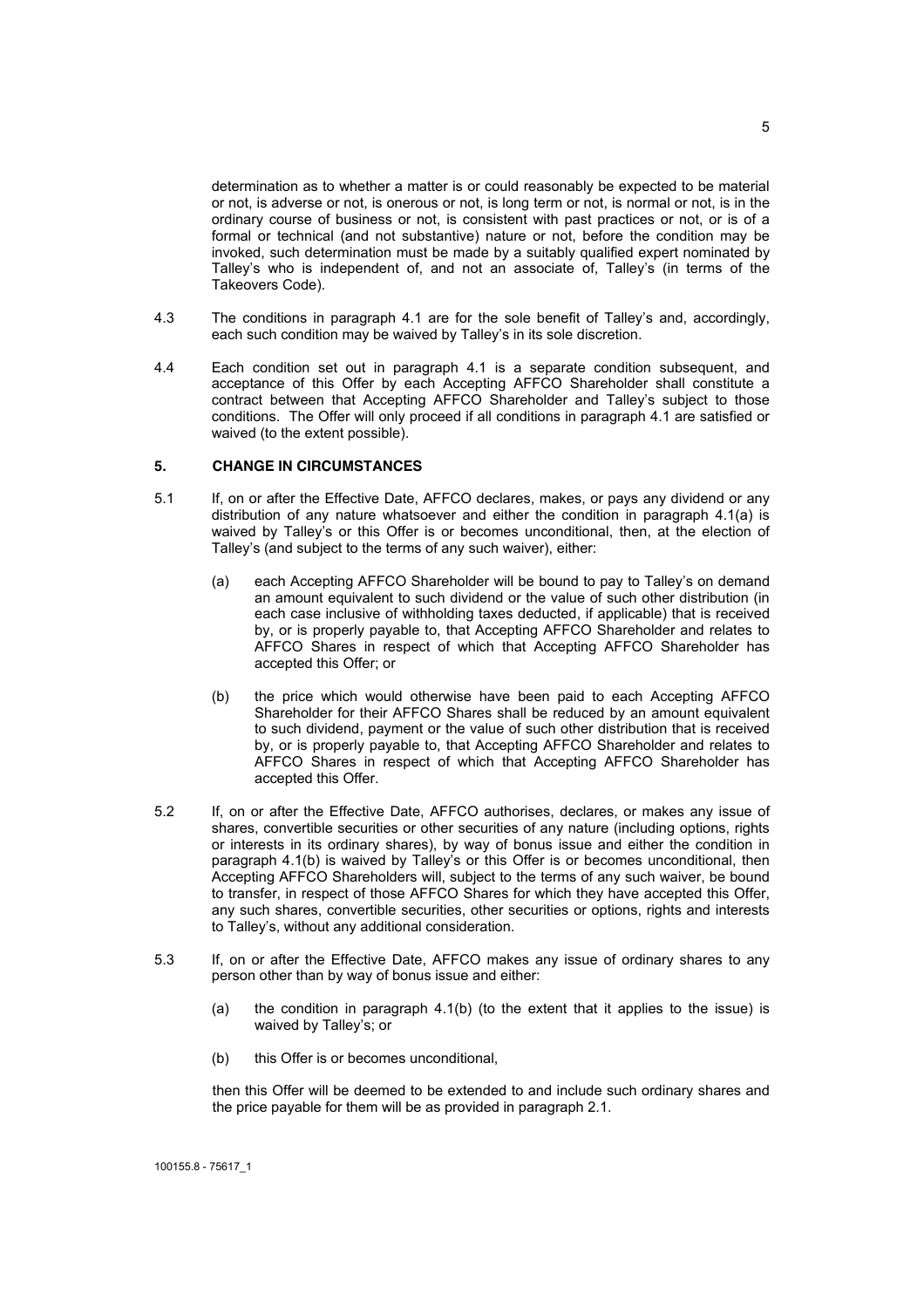- 5.4 If, on or after the Effective Date, all or any of the AFFCO Shares are subdivided or consolidated by AFFCO then:
	- (a) this Offer will be interpreted to take into account that subdivision or consolidation and will be deemed to be for the AFFCO Shares resulting from that subdivision or consolidation;
	- (b) the price per AFFCO Share offered under this Offer will be increased or reduced, as the case may require, in proportion to that subdivision or consolidation; and
	- (c) Accepting AFFCO Shareholders will be bound to transfer those subdivided or consolidated AFFCO Shares to Talley's on the basis of the price so increased or reduced.

## **6. HOW TO ACCEPT THIS OFFER**

- 6.1 To accept this Offer, you need to:
	- (a) complete the Acceptance and Transfer Form in respect of AFFCO Shares enclosed with this Offer Document ("**Acceptance Form**") in accordance with the instructions on the Acceptance Form; and
	- (b) return the completed Acceptance Form by hand delivery, fax or post (in the replypaid envelope which is enclosed with this Offer) **AS SOON AS POSSIBLE** after receipt of this Offer, but in any event so that it is received by Talley's no later than the Closing Date, to:

#### **Talley's Group Limited**

c/- Computershare Investor Services Limited Level 2, 159 Hurstmere Road Takapuna Private Bag 92119 Auckland New Zealand

If calling from within New Zealand:

| Telephone: | 09 488 8777 |
|------------|-------------|
| Facsimile: | 09 488 8787 |

If calling from outside New Zealand:

| Telephone: | +64 9 488 8777 |
|------------|----------------|
| Facsimile: | +64 9 488 8787 |

No acknowledgement of receipt of acceptances of this Offer will be issued. Acceptances received after the Closing Date, but which bear a postmark or other evidence of postage or despatch on or prior to the Closing Date may be accepted by Talley's.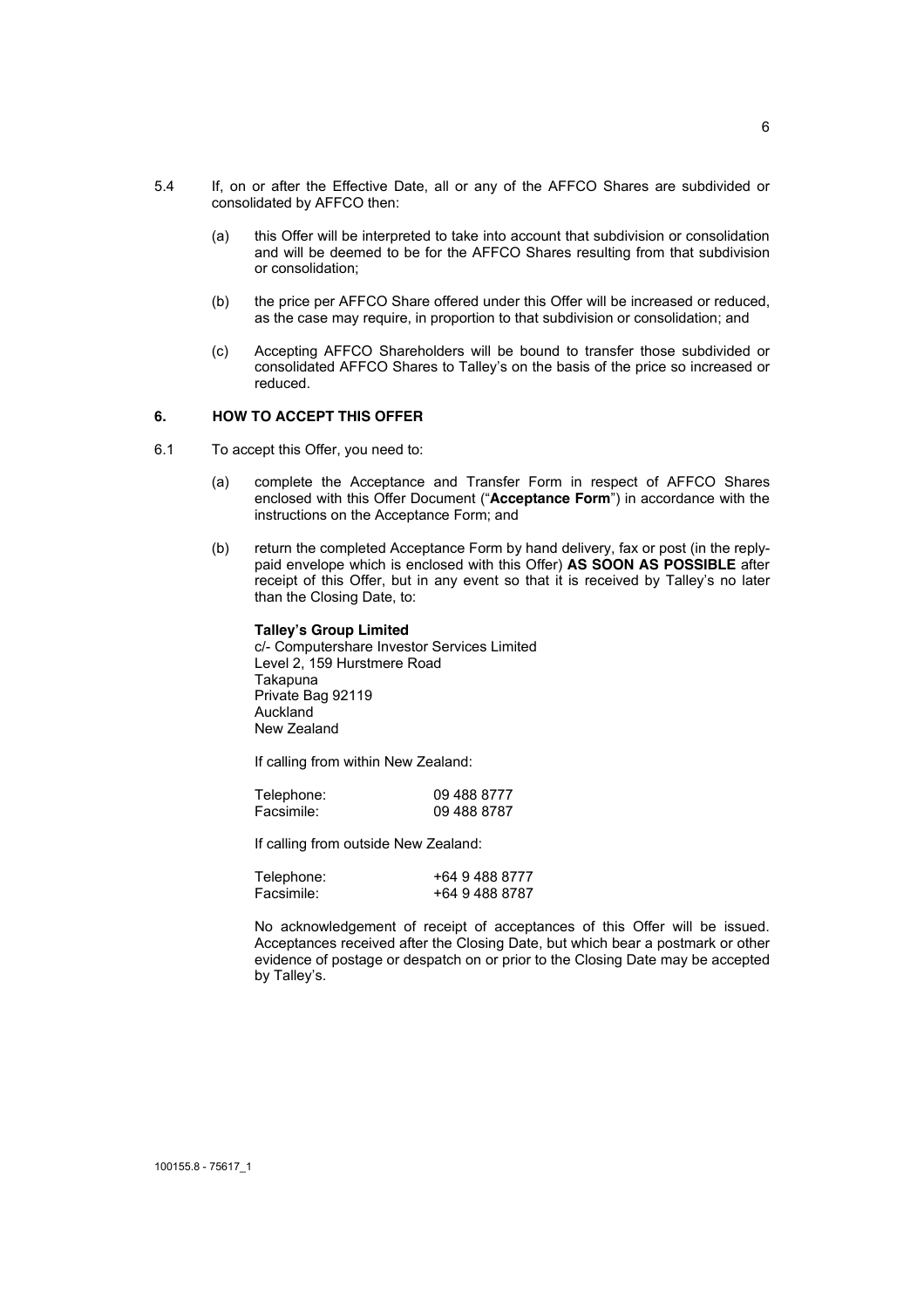- 6.2 Talley's may, in its discretion, treat any Acceptance Form as valid notwithstanding that it does not otherwise comply with paragraph 6.1, or any instructions on the Acceptance Form, and may, in its discretion, rectify any errors in, or omissions from, any Acceptance Form to enable that form to constitute a valid acceptance of this Offer and to facilitate registration of the transfer of the relevant AFFCO Shares.
- 6.3 Acceptance of this Offer by each Accepting AFFCO Shareholder constitutes a contract between that Accepting AFFCO Shareholder and Talley's on the terms and subject to the conditions of this Offer and the Takeovers Code. Other than in the circumstances set out in paragraph 2.4, acceptances are irrevocable and an Accepting AFFCO Shareholder may not withdraw their acceptance during the Offer period, whether or not there has been any variation of this Offer. Talley's and every Accepting AFFCO Shareholder shall be released from their obligations under this Offer, and arising from acceptance of this Offer, if this Offer:
	- (a) is withdrawn with the consent of the Takeovers Panel; or
	- (b) lapses as a result of any condition in paragraph 4.1 not being satisfied or waived by the latest date that Talley's may declare this Offer unconditional (as contemplated by paragraph 3.2).

#### **7. METHOD OF SETTLEMENT**

- 7.1 If:
	- (a) this Offer is declared unconditional or the conditions to it are waived by Talley's (to the extent waivable); and
	- (b) an Accepting AFFCO Shareholder's Acceptance Form is in order (or any error or omission from the Acceptance Form is rectified by Talley's or is otherwise accepted by Talley's as valid under paragraph 5.4),

then, at the election of the Accepting AFFCO Shareholder, Talley's will either send a cheque (by ordinary mail) or make an electronic transfer of cleared funds for the aggregate amount payable (unless adjusted under paragraphs 5.1 or 5.4) in accordance with paragraph 2.1 above to the Accepting AFFCO Shareholder, by the date specified in paragraph 2.2. If an Accepting AFFCO Shareholder does not select a method of payment, or the details that it provides (including those already held by AFFCO's share registrar) are not sufficient to effect an electronic transfer, then that Accepting AFFCO Shareholder will be paid by cheque.

7.2 All cheques, electronic funds transfers, Acceptance Forms and other documents to be delivered, sent by or transferred to an Accepting AFFCO Shareholder will be delivered, sent by, or transferred to, that Accepting AFFCO Shareholder at that Accepting AFFCO Shareholder's own risk.

### **8. NOTICES**

- 8.1 Notices given to AFFCO, the Takeovers Panel and NZX Limited:
	- (a) declaring this Offer unconditional; or
	- (b) advising that this Offer is withdrawn in accordance with the Takeovers Code; or
	- (c) advising that this Offer has lapsed in accordance with its terms or the Takeovers Code,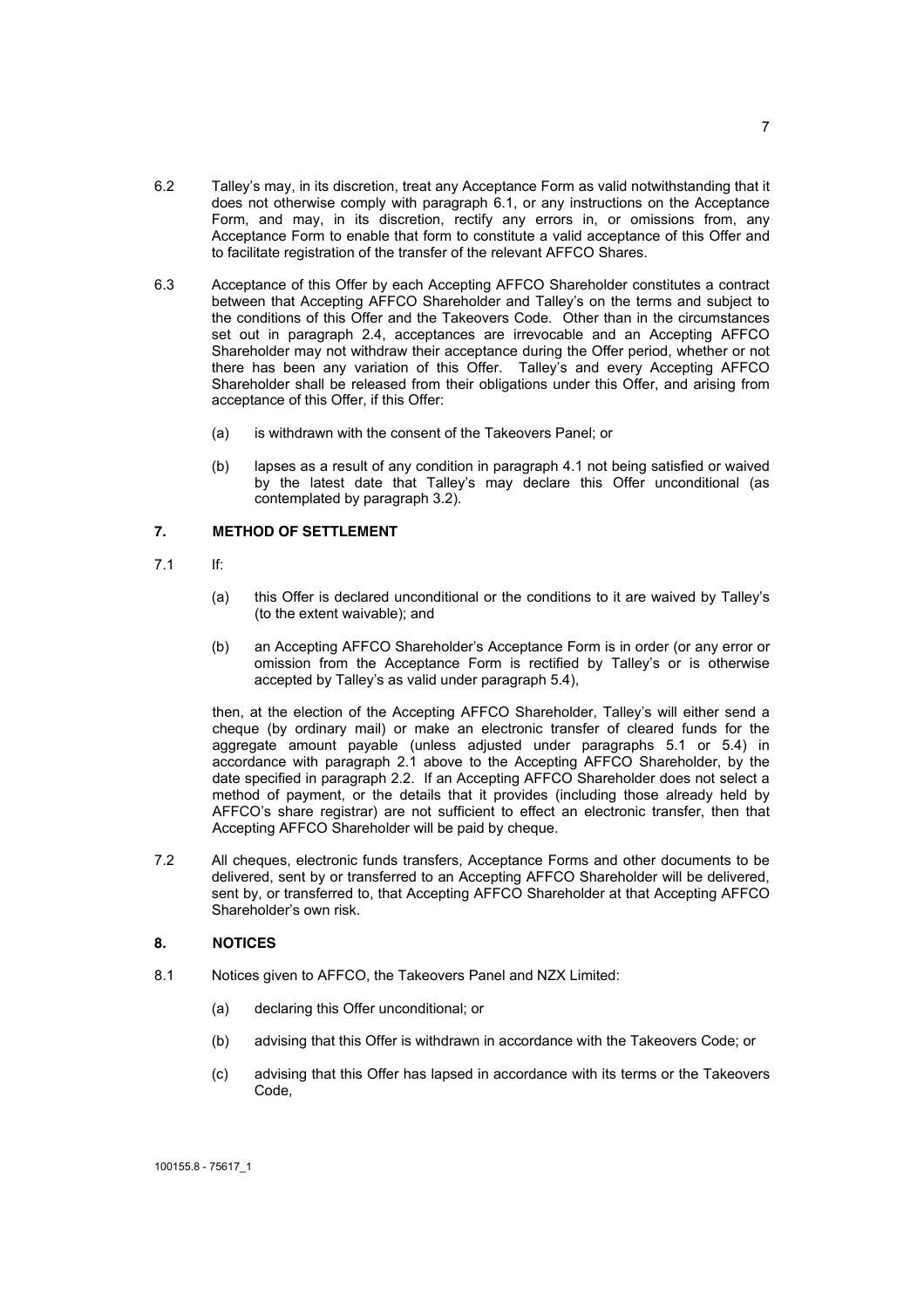will, in each case, be deemed to be notice to all AFFCO Shareholders when so given.

8.2 Notice of any variation of this Offer will be sent to AFFCO, the Takeovers Panel, NZX Limited and, except where not required in accordance with the Takeovers Code, to each AFFCO Shareholder under this Offer.

## **9. FURTHER INFORMATION AND MISCELLANEOUS**

- 9.1 Further information relating to this Offer, as required by Schedule 1 to the Takeovers Code, is set out in Schedule A to this Offer and forms part of this Offer Document.
- 9.2 In this Offer Document:
	- (a) any reference to the Takeovers Code means the takeovers code approved in the Takeovers Code Approval Order 2000 (SR 2000/210) as amended (including by any applicable exemption granted by the Takeovers Panel under the Takeovers Act 1993);
	- (b) except if expressly defined in this Offer Document, or where the context requires otherwise, terms defined in the Takeovers Code have the same meaning in this Offer Document;
	- (c) references to amounts of money are to New Zealand currency and to times are to New Zealand time;
	- (d) headings are for convenience only and do not affect the interpretation of this Offer Document or any Acceptance Form; and
	- (e) the singular includes the plural and vice versa.
- 9.3 This Offer may be varied by Talley's in accordance with Rule 27 of the Takeovers Code.
- 9.4 This Offer and any contract arising from it shall be governed by and construed in accordance with the laws of New Zealand, and the parties to any such contract submit to the non-exclusive jurisdiction of the Courts of New Zealand.
- 9.5 The provisions set out in the Acceptance Form are part of the terms of this Offer.
- 9.6 If there is an inconsistency between the terms and conditions of this Offer and the provisions of the Takeovers Act 1993 or the Takeovers Code, the provisions of the Takeovers Act 1993 or the Takeovers Code (as the case may be) will prevail.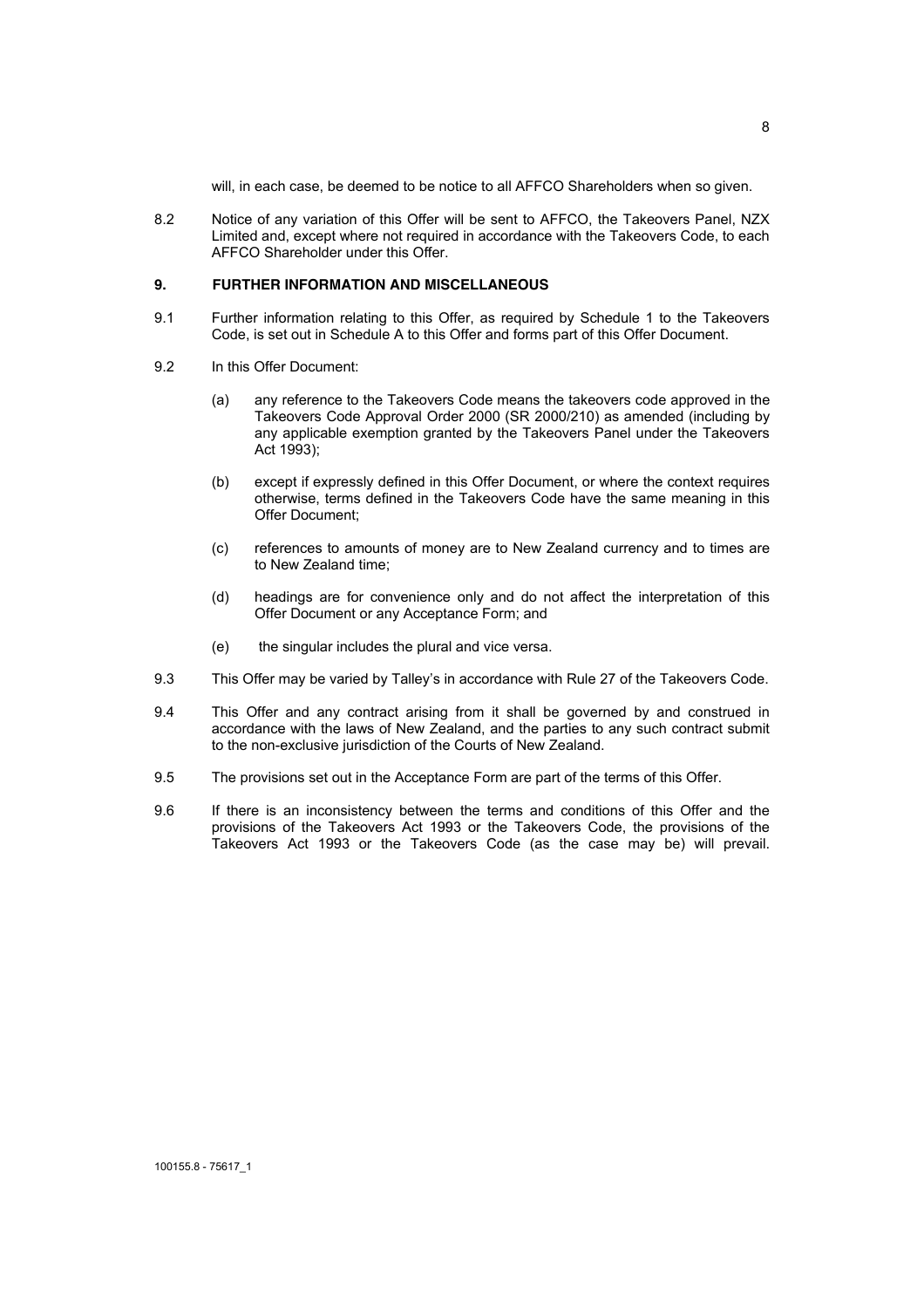## **SCHEDULE A: INFORMATION REQUIRED BY SCHEDULE 1 TO THE TAKEOVERS CODE**

The information required by Schedule 1 to the Takeovers Code, and not stated elsewhere in this Offer, is set out below. Where any information required by Schedule 1 is not applicable, no statement is made regarding that information. The following matters are stated as at the date of this Takeover Notice.

### **1. DATE**

This Offer is dated **[ ]** 2010.

### **2. OFFEROR AND ITS DIRECTORS**

2.1 The name and address of the offeror are:

Talley's Group Limited Port Motueka PO Box 5 Motueka New Zealand

2.2 The directors of the offeror as at the date of this Takeover Notice are:

James Rory Ryder Andrew Ivan Talley Michael Anthony Talley Milan Daniel Talley Peter Ivan Talley

#### **3. TARGET COMPANY**

3.1 The target company is AFFCO Holdings Limited.

#### **4. OWNERSHIP OF EQUITY SECURITIES OF AFFCO**

- 4.1 The table in Schedule B sets out a statement of the number, designation and percentage of equity securities of any class of AFFCO held or controlled by:
	- (a) Talley's;
	- (b) any related company of Talley's;
	- (c) any person acting jointly or in concert with Talley's;
	- (d) any director of any of the persons described in paragraphs (a) to (c); and
	- (e) any other person holding or controlling 5% or more of the class, to the knowledge of Talley's.
- 4.2 Except as set out in the table in Schedule B, no person referred to in paragraphs 4.1(a) to (d) of this Schedule holds or controls equity securities of AFFCO.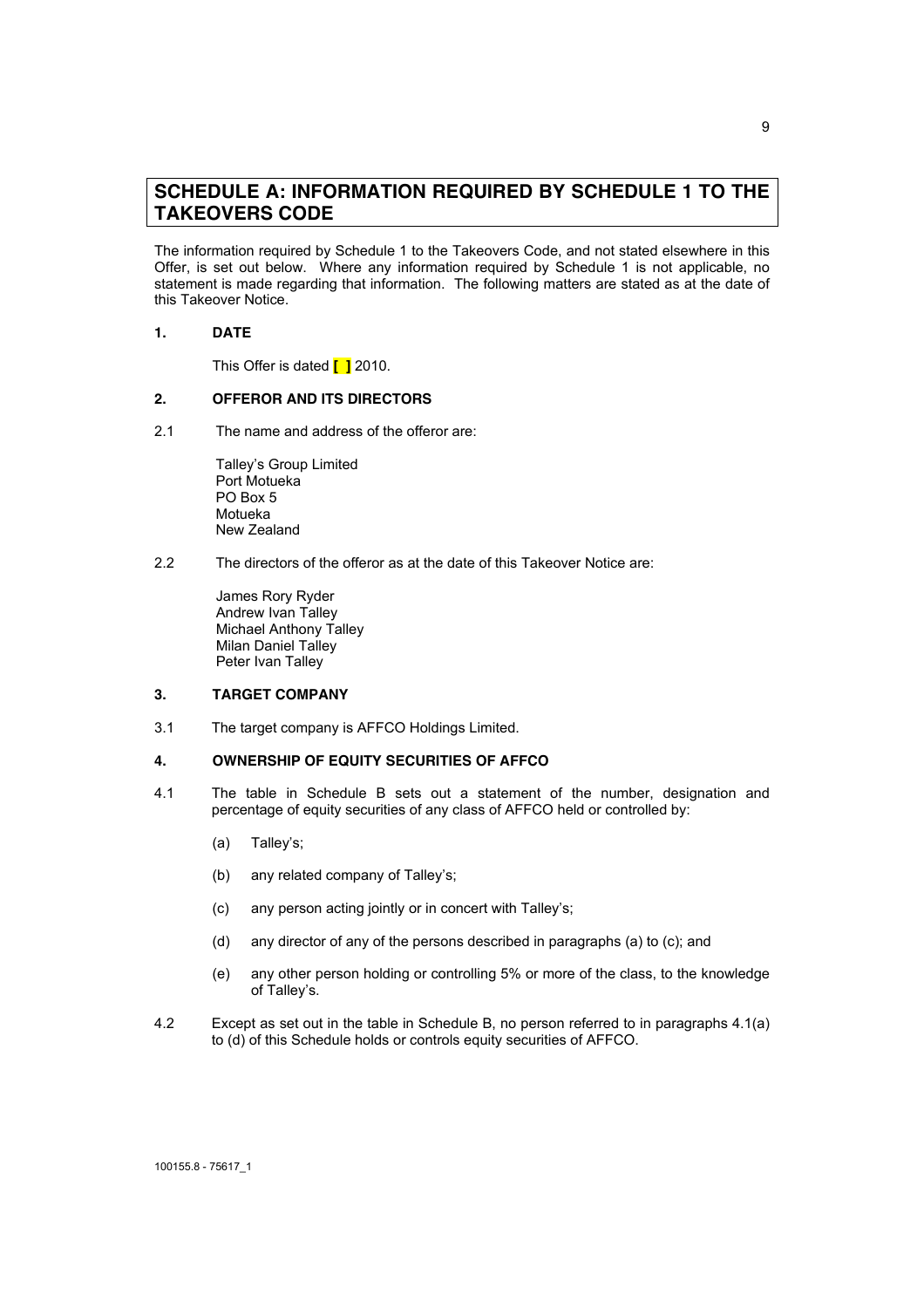#### **5. TRADING IN AFFCO EQUITY SECURITIES**

5.1 Except as set out in Schedule C, no person referred to in paragraphs 4.1(a) to (d) of this Schedule has acquired or disposed of equity securities in AFFCO during the 6-month period before the date of this Takeover Notice.

#### **6. AGREEMENTS TO ACCEPT OFFER**

- 6.1 On 11 June 2010, Talley's entered into a pre-bid agreement (the "**Pre-Bid Agreement**") with Toocooya Nominees Limited ("**TNL**") under which TNL agreed to accept this Offer in respect of its entire holding of AFFCO Shares, being 118,564,307 AFFCO Shares.
- 6.2 The material terms of the Pre-Bid Agreement are as follows:
	- (a) Talley's agrees, subject to satisfaction of certain conditions, to make the Offer;
	- (b) TNL has irrevocably agreed to accept this Offer in respect of its entire holding of AFFCO Shares;
	- (c) TNL is required to provide its acceptance of this Offer on the fifth working day after the date of this Offer;
	- (d) until such time as TNL has accepted this Offer and this Offer is declared unconditional, Talley's has agreed that TNL may exercise and/or control the exercise of voting rights attached to its shares in AFFCO; and
	- (e) unless the agreement is terminated or until it is completed, TNL will not acquire further shares in AFFCO and will not dispose of or deal in any way with any of its shares in AFFCO, except this Offer.
- 6.3 Other than as disclosed above, no person has agreed conditionally or unconditionally to accept this Offer as at the date of this Takeover Notice.

### **7. ARRANGEMENTS TO PAY CONSIDERATION**

- 7.1 Talley's confirms that resources will be available to it sufficient to meet the consideration to be provided on full acceptance of this Offer and to pay any debts incurred in connection with this Offer (including the debts arising under Rule 49 of the Takeovers Code).
- 7.2 A statement setting out the rights of offerees under Rule 34 of the Takeovers Code is set out in paragraph 2.4 of this Offer Document.

#### **8. ARRANGEMENTS BETWEEN TALLEY'S AND AFFCO**

- 8.1 As at the date of this Takeover Notice, no agreement or arrangement (whether legally enforceable or not) has been made, or is proposed to be made, between Talley's or any of its associates and AFFCO or any related company of AFFCO, in connection with, in anticipation of, or in response to, this Offer, other than:
	- (a) the Pre-Bid Agreement (see paragraphs 6.1 and 6.2 of this Schedule);
	- (b) correspondence dated 20 July 2010 by or on behalf of Talley's and TNL recording that: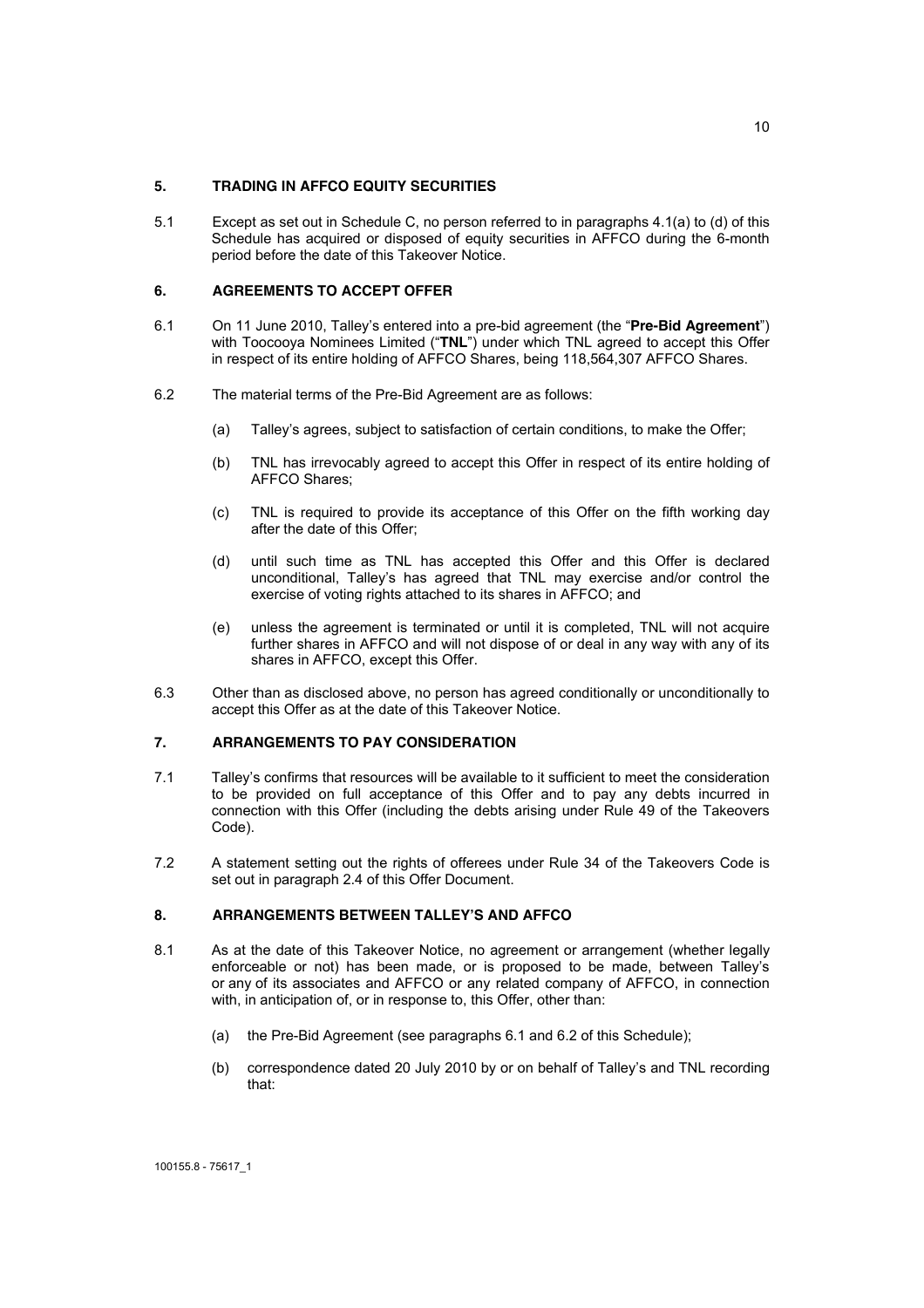- (i) TNL will, as soon as practicable after receipt of payment for the AFFCO Shares that are acquired from it by Talley's under the Offer, procure that Chris Spencer and Arthur Young resign as directors of AFFCO, with immediate effect;
- (ii) Messrs Spencer and Young will, on resignation, have no claim against AFFCO, except for unpaid directors' fees;
- (iii) Talley's will be supportive of AFFCO maintaining directors' indemnities and insurance for Messrs Spencer and Young for a reasonable run-off period.

#### **9. ARRANGEMENTS BETWEEN TALLEY'S AND DIRECTORS AND OFFICERS OF AFFCO**

- 9.1 Except as set out in paragraph 9.2, as at the date of this Takeover Notice, no agreement or arrangement (whether legally enforceable or not) has been made, or is proposed to be made, between Talley's or any of its associates, and any of the directors or senior officers of AFFCO or of any related company of AFFCO (including any payments or other benefits proposed to be made or given by way of compensation for loss of office, or as to their remaining in or retiring from office) in connection with, in anticipation of, or in response to, the Offer.
- 9.2 Paragraph 8.1(b) of this Schedule summarises certain arrangements between Talley's and TNL regarding the resignation of Chris Spencer and Arthur Young as directors of AFFCO.

## **10. FINANCIAL ASSISTANCE**

10.1 No financial assistance (directly or indirectly) is to be provided by AFFCO, or any related company of AFFCO, for the purpose of, or in connection with, this Offer.

#### **11. LIKELIHOOD OF CHANGES IN AFFCO**

- 11.1 If Talley's becomes entitled to invoke the compulsory acquisition provisions of the Takeovers Code, it may elect to move to compulsory acquisition of all outstanding AFFCO Shares and cease quotation of the AFFCO Shares on, and delist AFFCO from, the NZSX trading platform operated by NZX Limited.
- 11.2 If Talley's declares the Offer unconditional but does not receive sufficient acceptances to the Offer, or otherwise elect, to invoke compulsory acquisition, Talley's will continue to participate in decisions relating to AFFCO, and its future, through the board (and may seek greater board representation).

#### **12. PRE-EMPTION CLAUSES IN AFFCO'S CONSTITUTION**

- 12.1 As at the date of this Takeover Notice, there is no restriction on the right to transfer any equity securities to which this Offer relates that:
	- (a) is contained in the constitution of AFFCO; and
	- (b) has the effect of requiring the holders of those securities to offer the securities for purchase to members of AFFCO or to any other person before transferring those securities.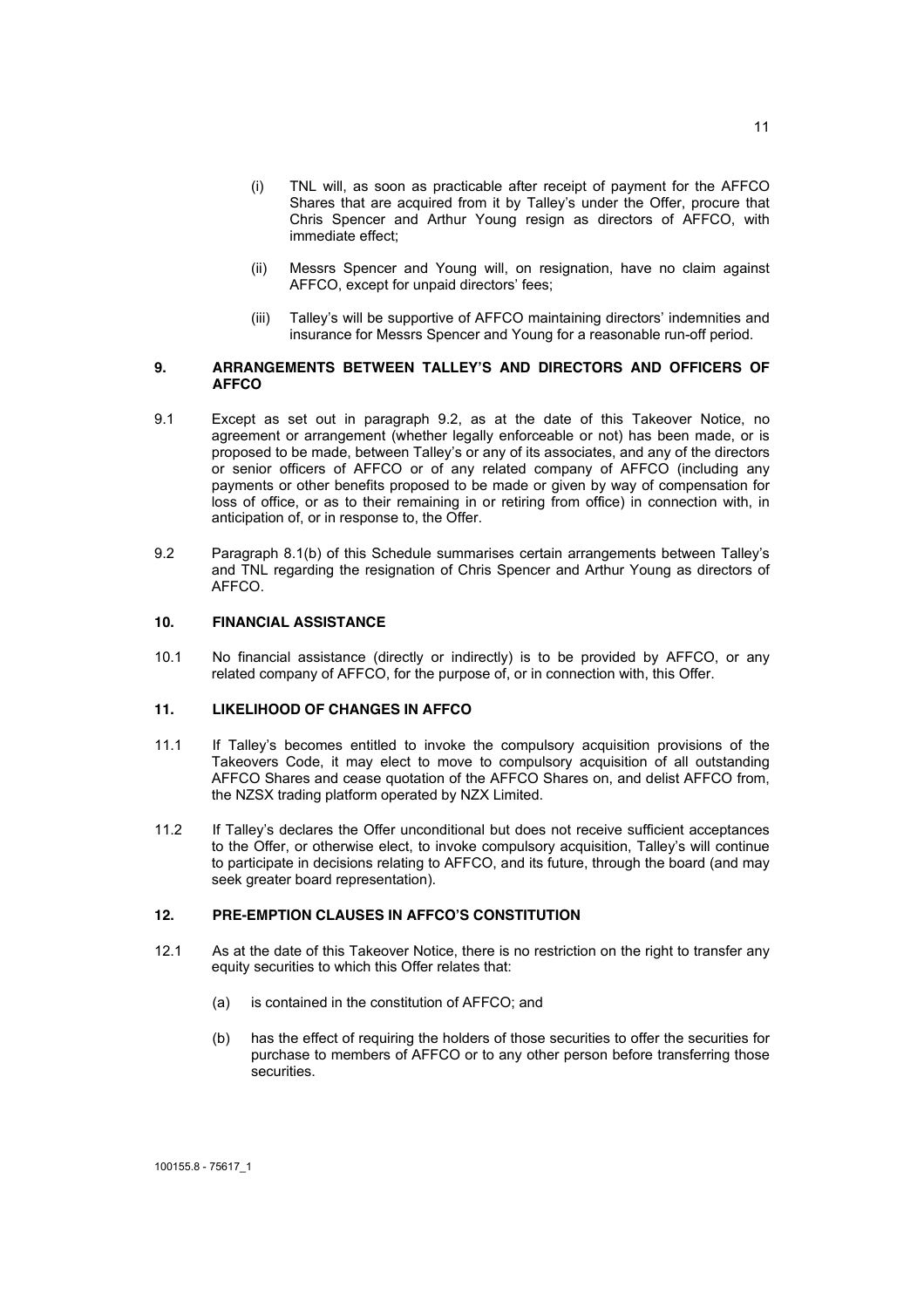#### **13. ESCALATION CLAUSES**

- 13.1 There is no agreement or arrangement (whether legally enforceable or not) to which Talley's or any of its related entities are parties, under which:
	- (a) any existing holder of equity securities in AFFCO will or may receive in relation to, or as a consequence of, this Offer any additional consideration or other benefit over and above the consideration set out in this Offer; or
	- (b) any prior holder of equity securities in AFFCO will or may receive any consideration or other benefit as a consequence of this Offer.

#### **14. CLASSES OF SECURITIES**

14.1 No report is required under Rule 22 of the Takeovers Code (which, if the offer is for more than 1 class of securities, requires a report by an independent adviser on the fairness and reasonableness of the consideration and terms of the offer as between different classes of securities).

#### **15. CERTIFICATE**

15.1 To the best of our knowledge and belief, after making proper enquiry, the information contained in or accompanying this Takeover Notice is, in all material respects, true and correct and not misleading, whether by omission of any information or otherwise, and includes all the information required to be disclosed by Talley's under the Takeovers Code.

**Andrew Ivan Talley**<sup>1</sup> Person fulfilling the role of Chief Executive Officer for the purposes of the Offer Talley's Group Limited

**Michael Anthony Talley** Director Talley's Group Limited

**James Rory Ryder** Chief Financial Officer Talley's Group Limited

**Peter Ivan Talley** Director Talley's Group Limited

<sup>&</sup>lt;sup>1</sup> While Talley's has no Chief Executive Officer, Andrew Talley, who is a director of Talley's, has fulfilled the role of Chief Executive Officer for the purposes of <sup>1</sup> While Talley's has no Chief Executive Officer, Andrew Talley, who is a director of Talley's, has fulfilled the role of Chief Executive Officer for the purposes of<br>the preparation of this Takeover Notice and, as the mos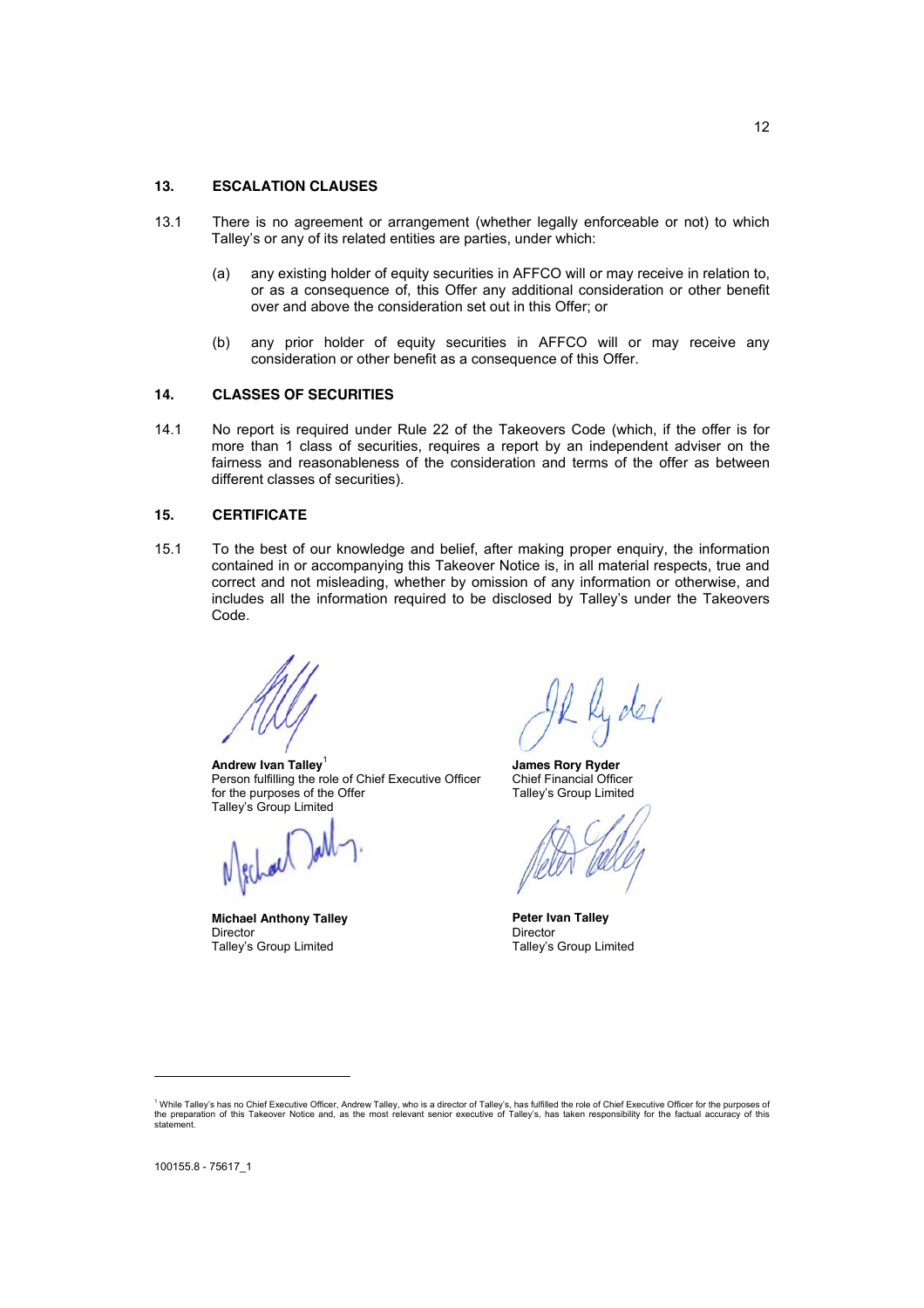## **SCHEDULE B: OWNERSHIP OF AFFCO EQUITY SECURITIES**

| <b>Name</b>                         | <b>Description</b>                                                            | Number of equity<br>securities held or<br>controlled | Type of<br>equity<br>security | Percentage of<br>class |
|-------------------------------------|-------------------------------------------------------------------------------|------------------------------------------------------|-------------------------------|------------------------|
| Talley's Group Limited <sup>2</sup> | Offeror / Person<br>holding or controlling<br>more than 5%                    | 267,035,475*                                         | Ordinary<br><b>Shares</b>     | 52.83%                 |
| Andrew Ivan Talley <sup>3</sup>     | Director of Offeror /<br>Director of related<br>company of Offeror<br>(AFFCO) | 267,035,475*                                         | Ordinary<br><b>Shares</b>     | 52.83%                 |
| Michael Anthony<br>Talley $4$       | Director of Offeror /<br>Director of related<br>company of Offeror<br>(AFFCO) | 267,035,475*                                         | Ordinary<br><b>Shares</b>     | 52.83%                 |
| Peter Ivan Talley <sup>5</sup>      | Director of Offeror /<br>Director of related<br>company of Offeror<br>(AFFCO) | 267,035,475*                                         | Ordinary<br>Shares            | 52.83%                 |
| Milan Daniel Talley <sup>6</sup>    | Director of Offeror                                                           | 267,035,475*                                         | Ordinary<br>Shares            | 52.83%                 |
| James Rory Ryder <sup>7</sup>       | Director of Offeror                                                           | 267,035,475*                                         | Ordinary<br>Shares            | 52.83%                 |
| Robert William Carter               | Director of related<br>company of Offeror<br>(AFFCO)                          | 339,356                                              | Ordinary<br>Shares            | 0.07%                  |
| Samuel Lewis <sup>8</sup>           | Director of related<br>company of Offeror<br>(AFFCO)                          | 488,092                                              | Ordinary<br><b>Shares</b>     | 0.10%                  |

 $2$  Talley's is the offeror and holds and controls more than 5% of the shares in AFFCO.

<sup>&</sup>lt;sup>3</sup> Andrew Talley is a director of Talley's and, together with Peter Talley and John Fitchett, as trustees of the Ancich Trust, he holds and controls 26.5% of the<br>shares in Talley's. While Andrew Talley does not hold or co being 52.83% of AFFCO's issued share capital. Andrew Talley is also a director of certain subsidiaries of Talley's (which are related companies of Talley's);<br>a director of AFFCO and certain of its subsidiaries (which are r subsidiary (which may be related companies of Talley's).

<sup>&</sup>lt;sup>4</sup> Michael Talley is a director of Talley's and holds 3% of the shares in Talley's in his own name. In addition, Michael Talley, together with James Ryder, Guy<br>Mannering and Graeme Malone, as trustees of the Majac Trust, Talley is also a director of certain subsidiaries of Talley's (which are related companies of Talley's); and a director of AFFCO (which is a related company of Talley's).

<sup>&</sup>lt;sup>5</sup> Peter Talley is a director of Talley's and holds 3% of the shares in Talley's in his own name. In addition, Peter Talley, together with James Ryder and John<br>Fitchett, as trustees of the Pitapisces Trust, holds and cont trustees of the Ancich Trust, he holds and controls 26.5% of the shares in Talley's. While Peter Talley does not hold or control any shares in AFFCO, Talley's<br>holds and controls 267,035,475 ordinary shares in AFFCO, being

subsidiaries of Talley's (which are related companies of Talley's); and an alternate director of AFFCO (which is a related company of Talley's).<br><sup>6</sup> Milan Talley is a director of Talley's and, together with Michael Talley, companies of Talley's).

<sup>&</sup>lt;sup>7</sup> James Ryder is a director of Talley's. Together with Michael Talley, Guy Mannering and Graeme Malone, as trustees of the Majac Trust, he holds and controls 20.5% of the shares in Talley's and, together with Peter Talley and John Fitchett, as trustees of the Pitapisces Trust, he holds and controls 20.5% of<br>the shares in Talley's. While James Ryder does not hold or con Talley's).

<sup>&</sup>lt;sup>8</sup> Sam Lewis is also a director of certain subsidiaries of AFFCO (which are related companies of Talley's); and a director of OCD and its subsidiary (which may be related companies of Talley's).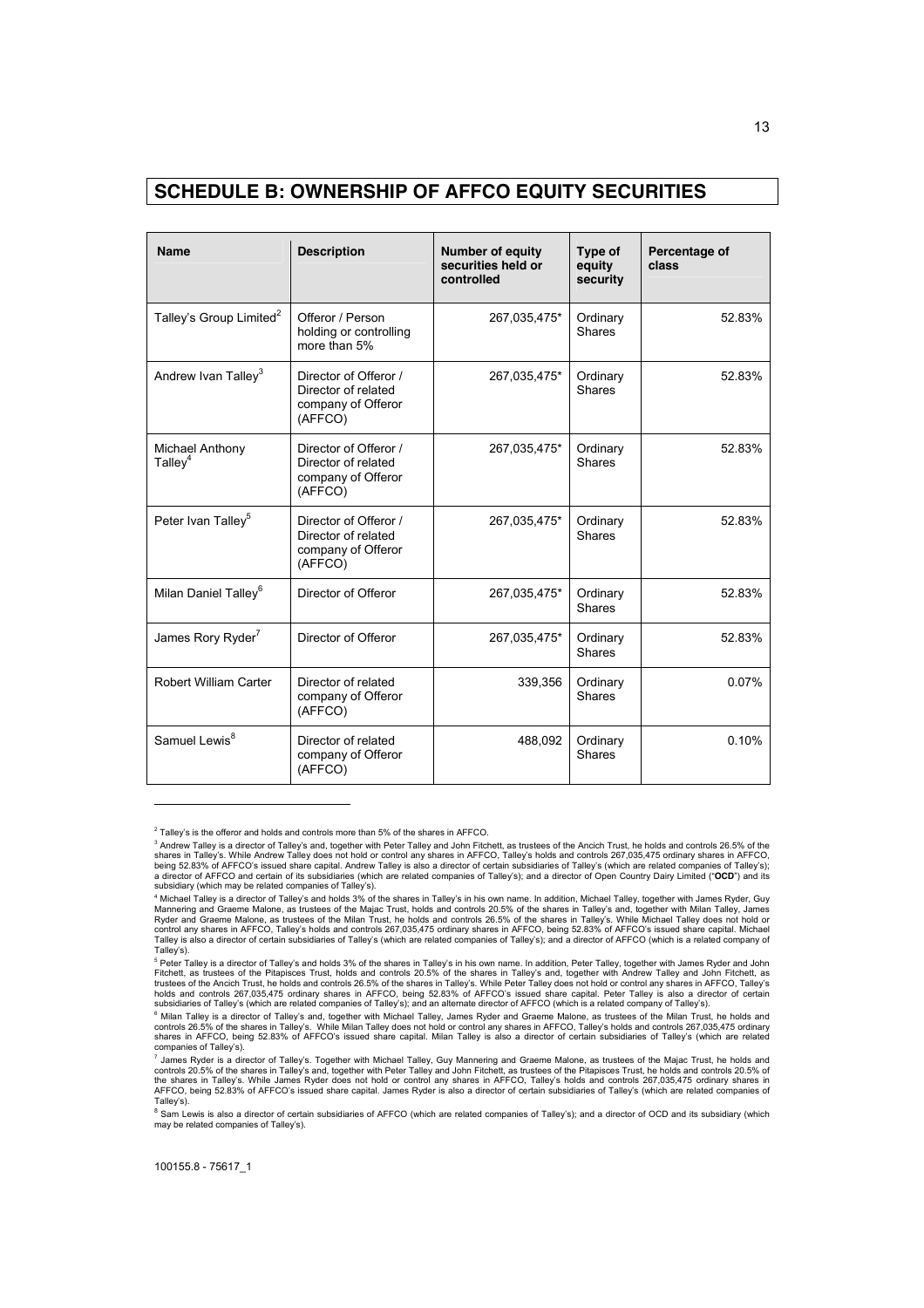| <b>Name</b>                                                                                                                     | <b>Description</b>                                                                                      | <b>Number of equity</b><br>securities held or<br>controlled | Type of<br>equity<br>security | Percentage of<br>class |
|---------------------------------------------------------------------------------------------------------------------------------|---------------------------------------------------------------------------------------------------------|-------------------------------------------------------------|-------------------------------|------------------------|
| Michael John McCredie                                                                                                           | Director of related<br>company of Offeror<br>(AFFCO)                                                    | 62,500                                                      | Ordinary<br><b>Shares</b>     | 0.01%                  |
| <b>Christopher Albert</b><br>Spencer                                                                                            | Director of related<br>company of Offeror<br>(AFFCO)                                                    | 61,600                                                      | Ordinary<br>Shares            | 0.01%                  |
| Arthur William Young <sup>9</sup>                                                                                               | Director of related<br>company of Offeror<br>(AFFCO) / Person<br>holding or controlling<br>more than 5% | 119,064,307                                                 | Ordinary<br>Shares            | 23.55%                 |
| Toocooya Nominees<br>Limited <sup>10</sup>                                                                                      | Person holding or<br>controlling more than<br>5%                                                        | 118,564,307                                                 | Ordinary<br><b>Shares</b>     | 23.46%                 |
| Michael Spencer,<br>Arthur William Young<br>and Allan John<br>Wadams as trustees of<br>the Toocooya Trust<br>("Toocooya Trust") | Person holding or<br>controlling more than<br>5%                                                        | 118,564,307                                                 | Ordinary<br>Shares            | 23.46%                 |

*Sources: AFFCO's 2009 Annual Report and information provided on behalf of TNL on 6 July 2010.*

*\* Each of these disclosures relate to the same shares, being Talley's shareholding in AFFCO on the date of this Takeover Notice.* 

14

<sup>&</sup>lt;sup>9</sup> Arthur William Young is a trustee of the Toocooya Trust and therefore controls the 118,564,307 shares in AFFCO held by TNL. Arthur Young also holds<br>500,000 AFFCO Shares jointly with Helen Melrose as a trustee of the Ma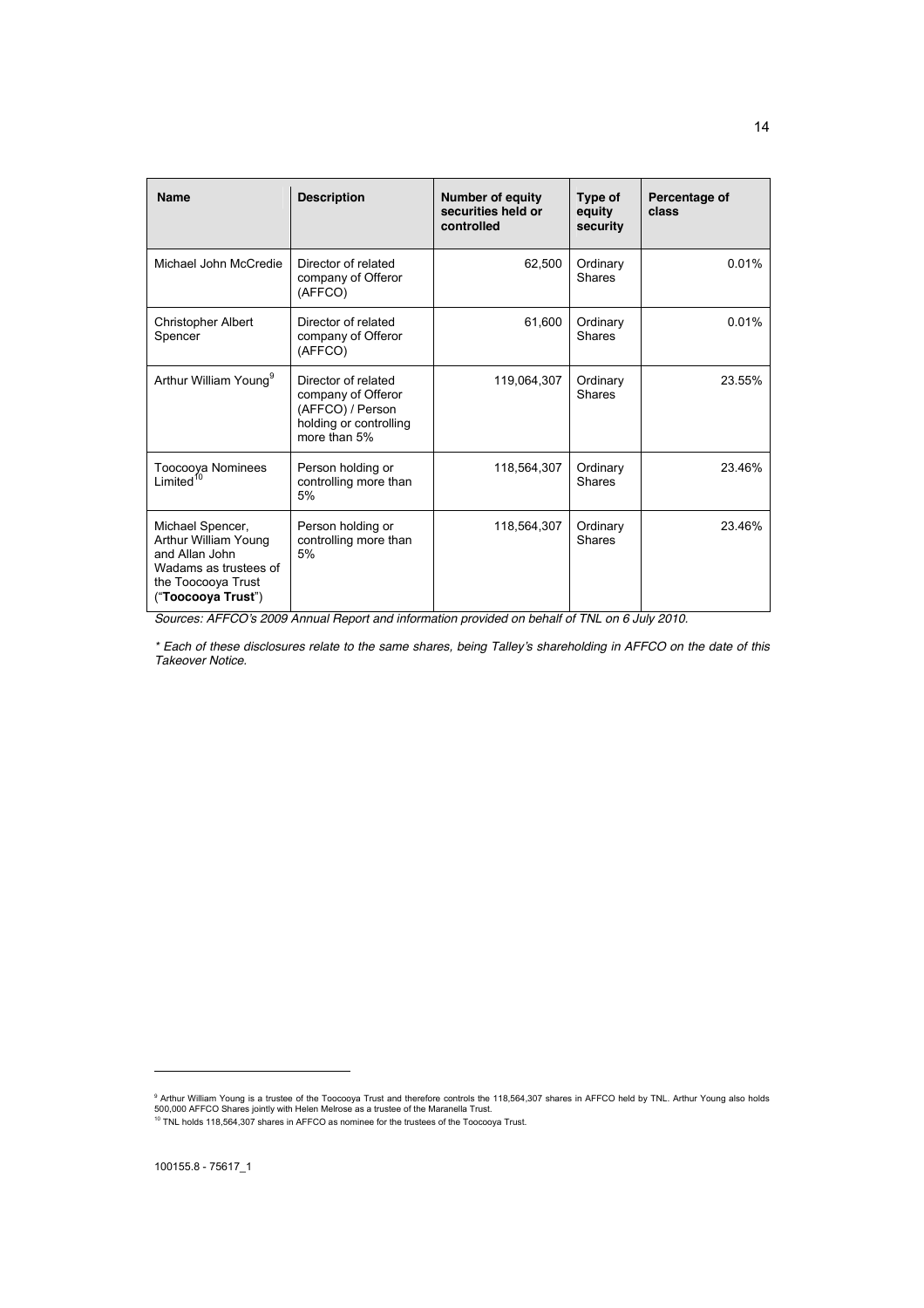# **SCHEDULE C: TRADING IN AFFCO EQUITY SECURITIES**

| <b>Name</b>                          | Type of equity<br>security | Date of<br>acquisition or<br>disposition | <b>Number</b><br>acquired or<br>(disposed of) | <b>Consideration</b><br>per security | <b>Total number</b><br>acquired or<br>disposed of<br>during 6-<br>month period |
|--------------------------------------|----------------------------|------------------------------------------|-----------------------------------------------|--------------------------------------|--------------------------------------------------------------------------------|
| Talley's Group<br>Limited            | Ordinary<br><b>Shares</b>  | 3 February<br>2010                       | 62,416*                                       | \$0.37                               | 62.416                                                                         |
| Andrew Ivan<br>Talley $11$           | Ordinary<br><b>Shares</b>  | 3 February<br>2010                       | 62.416*                                       | \$0.37                               | 62.416                                                                         |
| Michael<br>Anthony<br>$T$ allev $11$ | Ordinary<br><b>Shares</b>  | 3 February<br>2010                       | 62.416*                                       | \$0.37                               | 62.416                                                                         |
| Peter Ivan<br>Talley $11$            | Ordinary<br><b>Shares</b>  | 3 February<br>2010                       | 62,416*                                       | \$0.37                               | 62,416                                                                         |

*\* All disclosures relate to the same acquisition, being the acquisition by Talley's on 3 February 2010, as noted in the table.* 

<sup>100155.8 - 75617</sup>\_1 <sup>11</sup> While Andrew Talley, Michael Talley and Peter Talley have not acquired AFFCO Shares in their personal capacities, they are directors of and shareholders<br>in Talley's (refer to Schedule B).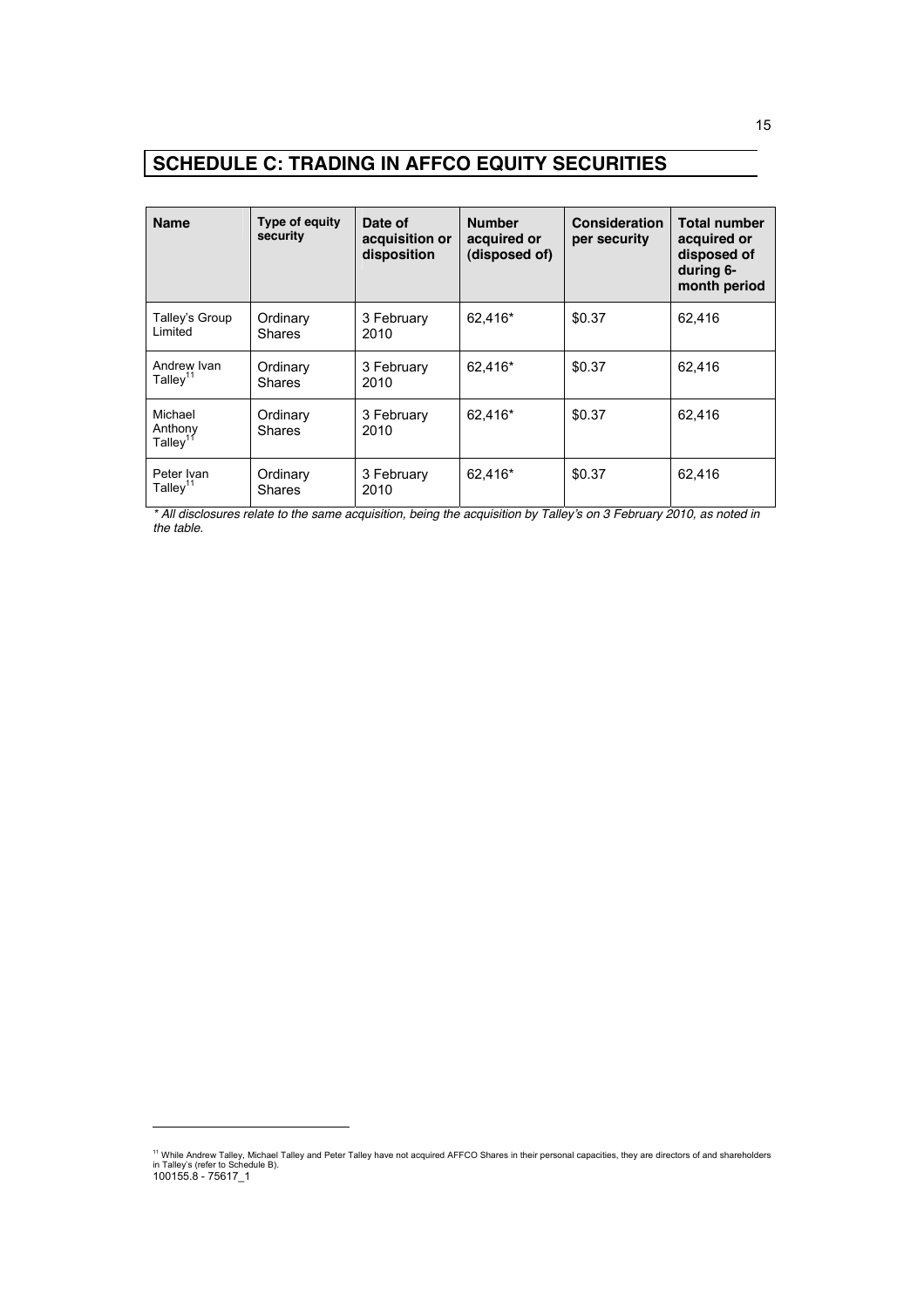# **ACCEPTANCE AND TRANSFER FORM**

<SHAREHOLDER NAME> <SHAREHOLDER ADDRESS> SHAREHOLDER ADDRESS>

**Number of AFFCO Shares held**: (as at [Record Date])

#### <NUMBER OF SHARES>

**Total consideration:** (at \$0.37 per AFFCO Share)

## **CSN/Holder Number:**  <CSN/HOLDER NUMBER>

#### <TOTAL CONSIDERATION>

**IMPORTANT**: This form, and the accompanying Offer Document, are important documents and require your immediate attention. Please read them carefully.

#### **WHAT IS THIS FORM FOR?**

This form is to be used to accept the offer dated [ ] 2010 ("**Offer**") by Talley's Group Limited ("**Talley's**") to acquire all of the fully paid ordinary shares in AFFCO Holdings Limited ("**AFFCO**") that Talley's does not already own.

If you wish to accept the Offer, please complete and return this form in accordance with the instructions on this form. If you do not wish to accept the Offer you do not need to take any action.

#### **TERMS OF ACCEPTANCE AND POWER OF ATTORNEY**

By signing this form, you:

- accept the Offer for the aggregate number of AFFCO Shares set out above under the heading "Number of AFFCO Shares held" ("**AFFCO Shares**"), subject to the terms and conditions of the Offer, and transfer title to your AFFCO Shares to Talley's. You authorise Talley's to use your CSN/Holder Number to effect that transfer;
- without limitation to any other matter set out in the Offer Document, you undertake, represent and warrant to Talley's on the basis set out in paragraphs 3.6 and 3.7 of the Offer Document;
- confirm to Talley's that this form has been duly and validly completed and signed; and
- as from the date of beneficial ownership to your AFFCO Shares passing to Talley's in accordance with the terms of the Offer, authorise and appoint Talley's (with power of substitution by Talley's in favour of such person(s) as Talley's may appoint to act on its behalf) as your attorney and agent to act for you and do all matters of any kind or nature whatsoever in respect of or pertaining to your AFFCO Shares and all rights and benefits attaching to them as Talley's may think proper and expedient and which you could lawfully do or cause to be done if personally acting as a legal or beneficial owner of the applicable AFFCO Shares.

Talley's agrees to take your AFFCO Shares subject to the terms and conditions of the Offer.

# **SIGN HERE TO ACCEPT THE OFFER**

| FOR AN INDIVIDUAL / JOINT SHAREHOLDERS /<br><b>HOLDER OF POWER OF ATTORNEY</b>                                                                                                                                                                | <b>FOR A COMPANY</b>                                                                                      |  |  |
|-----------------------------------------------------------------------------------------------------------------------------------------------------------------------------------------------------------------------------------------------|-----------------------------------------------------------------------------------------------------------|--|--|
| Your signature(s) / signature(s) of your attorney(s):                                                                                                                                                                                         | Signed on your behalf by:                                                                                 |  |  |
|                                                                                                                                                                                                                                               | Director/Authorised Signatory(ies)                                                                        |  |  |
| <b>Dated and signed</b> on the same of the same of the same of the same of the same of the same of the same of the same of the same of the same of the same of the same of the same of the same of the same of the same of the same           | 2010                                                                                                      |  |  |
| Daytime contact phone number                                                                                                                                                                                                                  |                                                                                                           |  |  |
| <b>METHOD OF PAYMENT</b>                                                                                                                                                                                                                      |                                                                                                           |  |  |
| Payment will be made by either electronic transfer directly into your New Zealand bank account, or by cheque.<br>Please select a Method of Payment by ticking the appropriate box below. All payments will be made in New Zealand<br>dollars. |                                                                                                           |  |  |
| <b>Method of Payment</b> (please tick one):<br><b>CHEQUE</b>                                                                                                                                                                                  | <b>ELECTRONIC</b><br><b>TRANSFER</b>                                                                      |  |  |
|                                                                                                                                                                                                                                               | If you do not select a Method of Payment, or the details that you provide are not sufficient to effect an |  |  |

**If you do not select a Method of Payment, or the details that you provide are not sufficient to effect an electronic transfer into a New Zealand bank account, you will be paid by cheque.** 

**If you select electronic transfer as your Method of Payment, please complete the Electronic Transfer Details overleaf.**